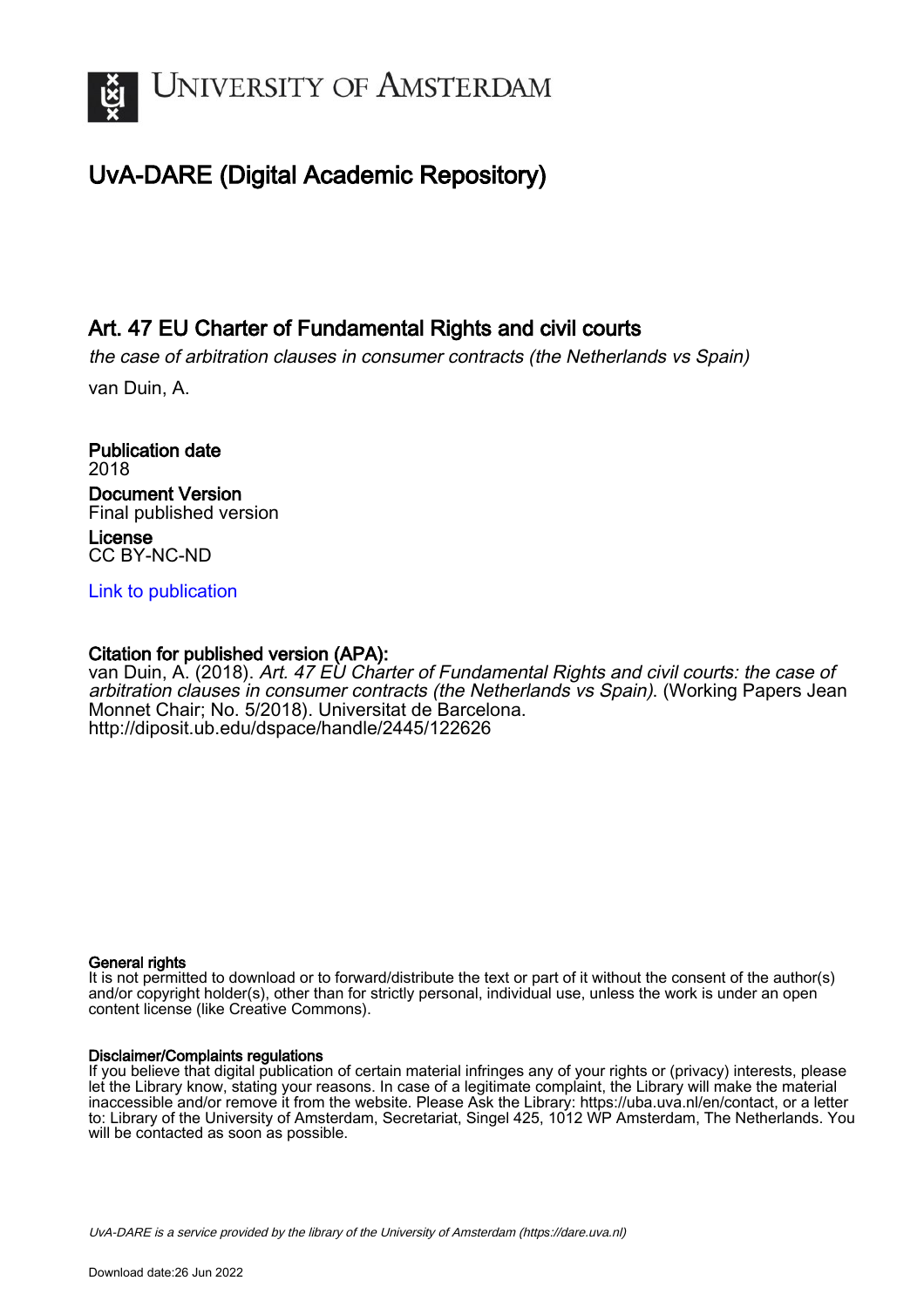

# ART. 47 EU CHARTER OF FUNDAMENTAL RIGHTS

## AND CIVIL COURTS

THE CASE OF ARBITRATION CLAUSES IN CONSUMER CONTRACTS (THE NETHERLANDS VS SPAIN)

## ANNA VAN DUIN

PHD RESEARCHER, CENTRE FOR THE STUDY OF EUROPEAN CONTRACT LAW (CSECL), UNIVERSITY OF AMSTERDAM

> CÁTEDRA JEAN MONNET DE DERECHO PRIVADO EUROPEO UNIVERSIDAD DE BARCELONA

# WORKING PAPER

# 5/2018



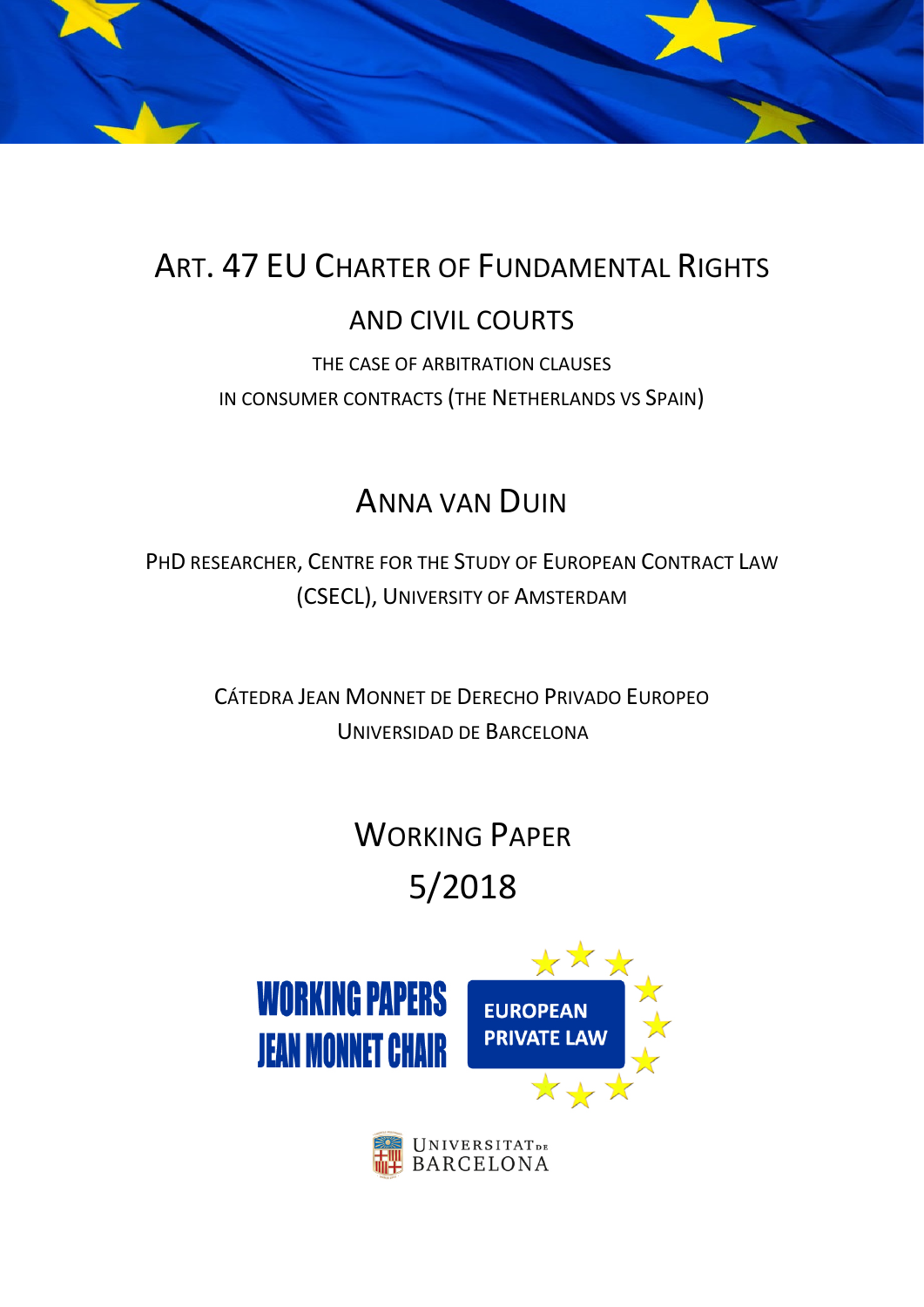**Abstract:** The law of the European Union confers subjective rights on citizens, such as those they derive – in their role of consumers – from the Unfair Contract Terms Directive (93/13/EEC). Civil courts play a key role in the enforcement and protection of those rights. Article 47 of the EU Charter of Fundamental Rights (EUCFR) safeguards the right to an effective remedy before a court of law for infringements of substantive EU rights. It may entail a change in perspective towards the autonomy of the Member States as regards remedies, procedures and, in particular, judicial protection under the Directive. It provides civil courts with an instrument for the assessment, (consistent) interpretation and (dis)application of both contractual clauses and procedural rules governing disputes between consumers and their professional counterparties.

The 'proceduralized constitutionalization' of consumer protection can be illustrated by the example of arbitration clauses, which are regulated differently in the EU Member States. In the Netherlands, (online) arbitration in consumer cases has given rise to a debate about the lack of judicial control over commercial 'adjudication'. This will be discussed in light of the case law of the EU Court of Justice concerning unfair terms control and access to court – e.g. Asturcom (C-40/08) and, more recently, Menini (C-75/16) – as well as the groundbreaking decision in Achmea (C-284/16). The aim is to examine the function of Article 47 EUCFR at EU level and at the national level with respect to consumer arbitration and with a focus on the Netherlands and Spain. The Spanish experience can inform Dutch civil courts on how to deal with this issue.

**Title**: Article 47 EUCFR and civil courts: the case of arbitration clauses in consumer contracts (the Netherlands vs Spain)

**Keywords:** Directive 93/13/EEC; unfair terms in consumer contracts; civil jurisdiction; Article 47 EUCFR; effective judicial protection; arbitration clauses

*Resumen: El Derecho de la Unión Europea confiere derechos subjetivos a los ciudadanos, como los que derivan – en su cualidad de consumidores – de la Directiva sobre las cláusulas abusivas (93/13/CEE). Los tribunales del orden civil ejercen un papel clave en la aplicación y protección de estos derechos. El artículo 47 de la Carta de los Derechos Fundamentales de la UE (CDFUE) protege el derecho a la tutela judicial efectiva frente a infracciones del Derecho material de la UE. Este precepto puede suponer un cambio de perspectiva en la que se refiere a la autonomía de los Estados miembros en relación con los remedios, los procedimientos y, en particular, la tutela judicial de los que gozan las consumidores con arreglo a la Directiva. La norma proporciona a los tribunales civiles un instrumento para la evaluación, la interpretación (coherente) y la (des)aplicación tanto de las cláusulas contractuales como de las normas procesales que rigen los litigios entre los consumidores y los profesionales.*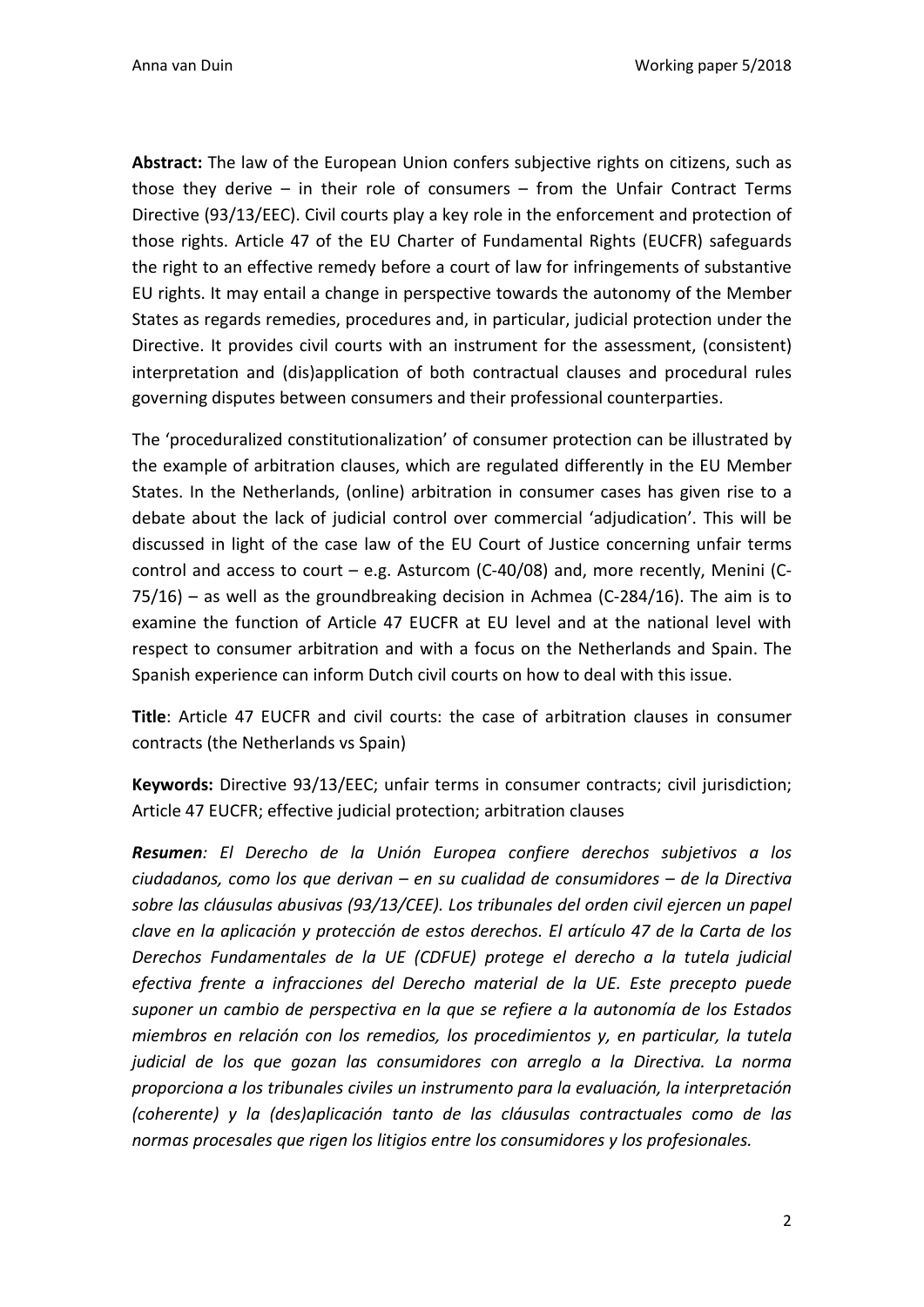*La "constitucionalización procesalizada" de la protección del consumidor puede ilustrarse mediante el ejemplo de las cláusulas de arbitraje, que están reguladas de manera diferente en los Estados miembros de la UE. En los Países Bajos, la resolución privada de conflictos mediante el arbitraje (en línea) en casos de consumo ha dado lugar a un debate sobre la posible mercantilización del sistema, atendida la falta de control judicial de las decisiones del árbitro. Ello se analizará a la luz de la jurisprudencia del Tribunal de Justicia de la UE sobre el control de las cláusulas abusivas y el acceso a los tribunales – por ejemplo, Asturcom (C-40/08) y, más recientemente, Menini (C-75/16) – así como la decisión innovadora en Achmea (C-284/16). El objetivo es examinar la función del artículo 47 CDFUE en la UE y a nivel nacional con respecto al arbitraje de consumo, con particular atención a los Países Bajos y España. La experiencia española puede ilustrar a los tribunales civiles holandeses sobre la manera de tratar este problema.*

*Title: Artículo 47 CDFUE y jurisdicción civil: el asunto de cláusulas de arbitraje y los contratos celebrados con los consumidores (Países Bajos v. España)*

*Palabras clave: Directiva 93/13/CEE; cláusulas abusivas en los contratos celebrados con los consumidores; jurisdicción civil; Artículo 47 CDFUE; tutela judicial efectiva; cláusulas de arbitraje*

\* This paper was presented at the colloquium 'Derecho de los particulares y Derecho privado europeo', organized by the *Càtedra Jean Monnet en dret privat europeu* at the Universitat de Barcelona on 20 April 2018. I would like to thank Dra. Esther Arroyo Amayuelas for the opportunity to participate in this colloquium, and for the valuable questions and comments from her and her colleagues.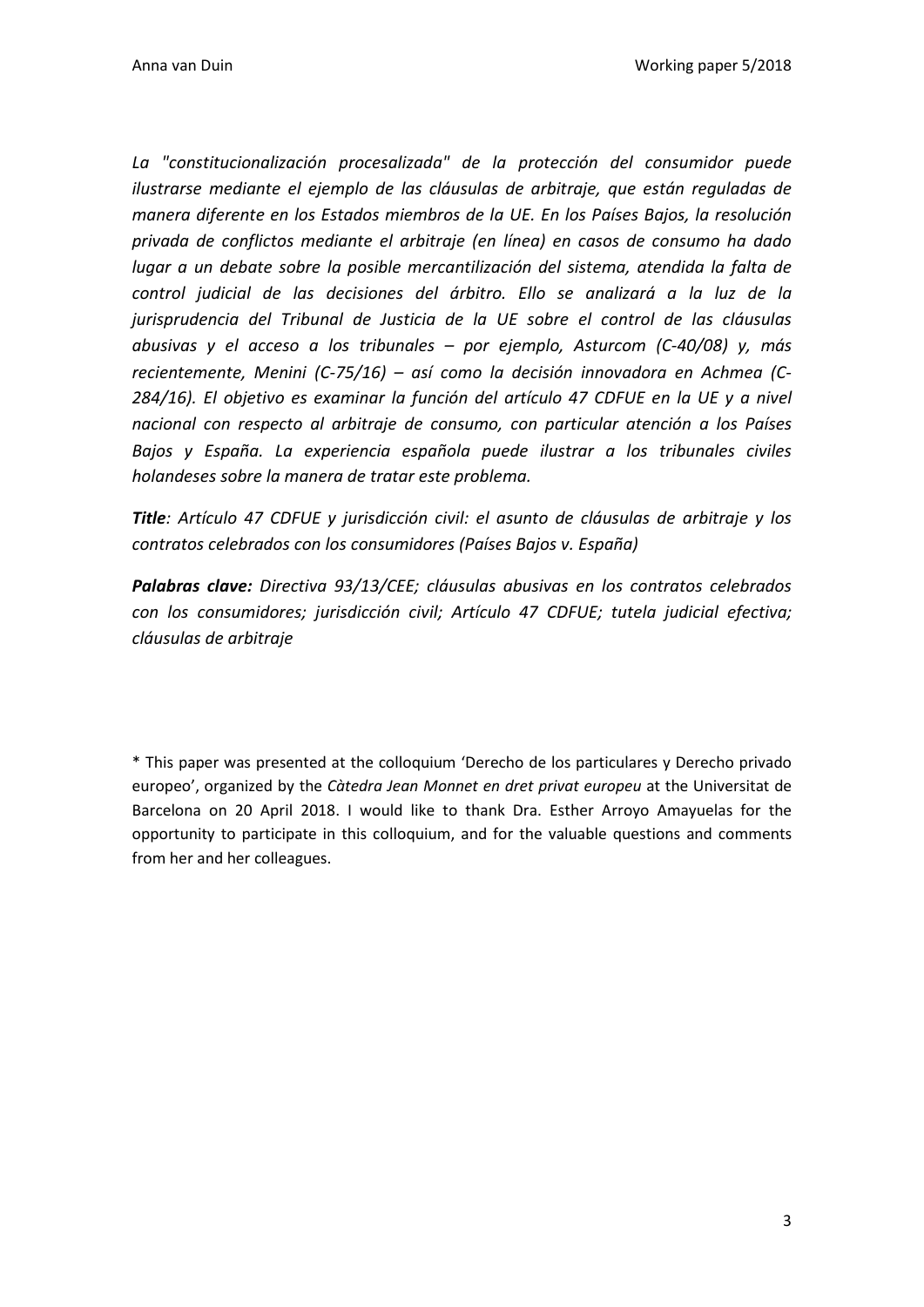## **Índice**

| <b>1. INTRODUCTION</b>                   |    |
|------------------------------------------|----|
| 2. EXAMPLE FROM THE NETHERLANDS: E-COURT | 8  |
| 3. ASTURCOM: GUIDANCE FROM EU LAW?       | 11 |
| 4. A CLOSER LOOK AT ARTICLE 47 EUCFR     | 14 |
| <b>5. CONCLUSION</b>                     |    |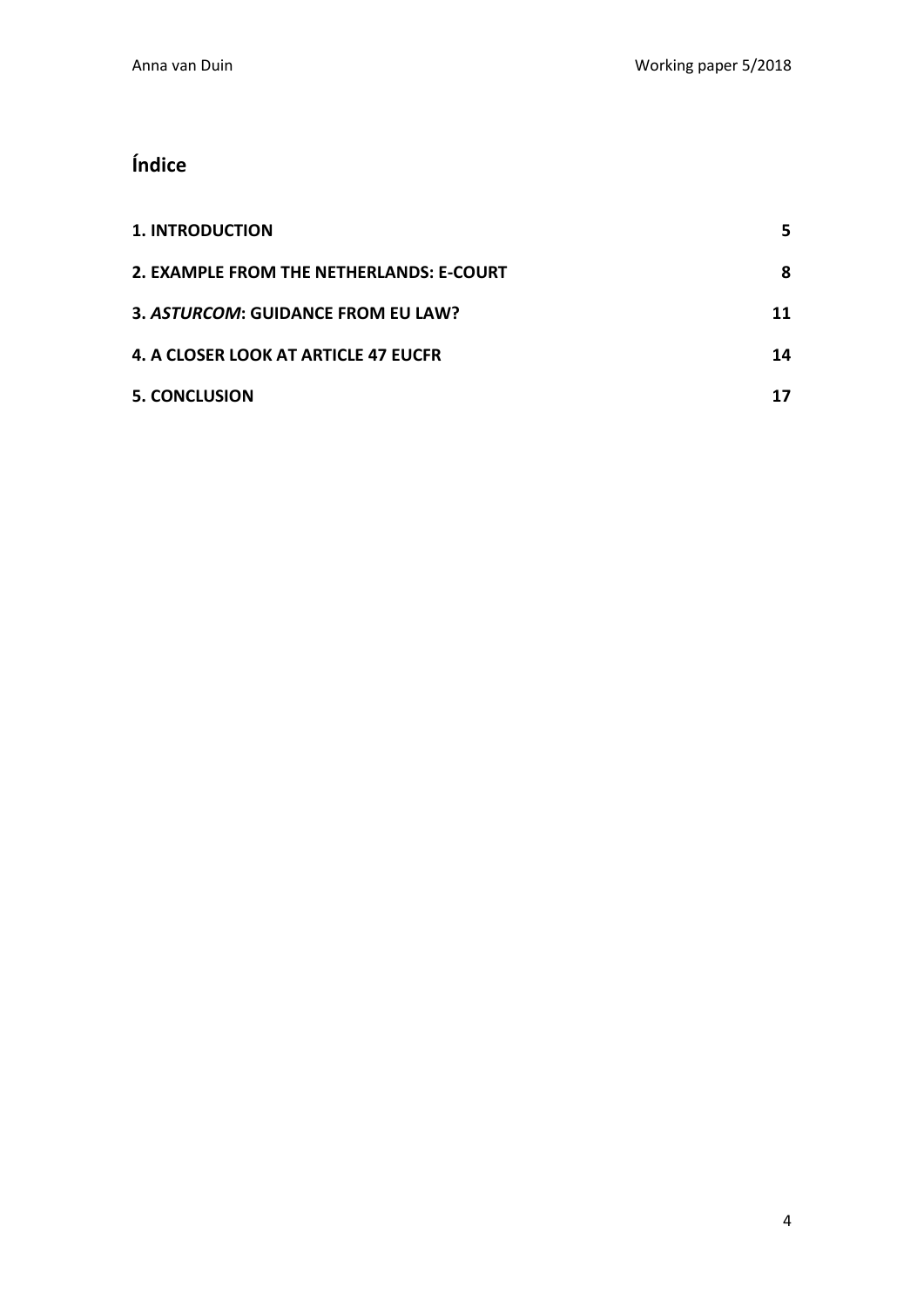### <span id="page-5-0"></span>**1. Introduction**

In 2008, the Spanish government believed that Spain was among the national legal systems that offered the strongest protection to consumers in respect of (legislative) safeguards against unfair contract terms.<sup>[1](#page-5-1)</sup> At the time, there had been only three Spanish cases before the EU Court of Justice (**CJEU**) on Directive 93/13/EEC on unfair terms in consumer contracts (Unfair Contract Terms Directive, or UCTD).<sup>[2](#page-5-2)</sup> The Spanish government might have been right from a substantive point of view,<sup>[3](#page-5-3)</sup> but from a procedural perspective it appears to have been mistaken. Over the next ten years (2008-2018), the CJEU held on various occasions that Spanish procedural law did not offer sufficient protection to consumers.<sup>[4](#page-5-4)</sup> One of the first cases in which Spanish procedural rules were questioned in the light of the UCTD was Asturcom (2009),<sup>[5](#page-5-5)</sup> which concerned the limited scope for review by civil courts of arbitral awards rendered against consumers. The case demonstrates the tension between alternative dispute resolution (**ADR**; including arbitration), effective judicial protection of consumers under the UCTD and the procedural autonomy of the Member States in this respect. Almost ten year later, Dutch courts are confronted with a similar issue as the one in *Asturcom*, which will be discussed in this paper (see section 2 below). The Spanish experience can inform Dutch civil courts on how to deal with this issue.

The UCTD provides only for minimum harmonization. The Member States must ensure that unfair terms are not binding on consumers and that adequate and effective means exist to prevent the continued use of unfair terms (Articles 6 and 7 UCTD). However, the UCTD does not contain any detailed procedural rules, e.g. as to the enforcement of contractual claims. The Member States have procedural autonomy to regulate the legal remedies and procedures governing actions pertaining to the rights individuals derive from the UCTD. $<sup>6</sup>$  $<sup>6</sup>$  $<sup>6</sup>$  In practice, the applicable rules vary considerably</sup> across national legal systems. Thus, consumers enjoy a different level of protection under Spanish law than, for instance, Dutch law.<sup>[7](#page-5-7)</sup> Under Spanish law (as of 2007),

<span id="page-5-1"></span> <sup>1</sup> Written observations of the Kingdom of Spain, submitted to the CJEU in Case C-40/08 *Asturcom* on 11 August

<span id="page-5-2"></span><sup>2008 (</sup>*Observaciones del Reino de España en el asunto C-40/08 Asturcom*; not published). 2 Case C-240/98 Océano Grupo Editorial v Murciano Quintero ECLI:EU:C:200:346 (2000); Case C-70/03 Commission v Spain ECLI:EU:C:2004:505 (2004); Case C-168/05 Mostaza Claro v Centro Móvil Milenium ECLI:EU:C:2006:675 (2006). 3 See e.g. Case C-484/08 *Caja de Ahorros v Ausbanc* ECLI:EU:C:2010:309. <sup>4</sup> See e.g. Case C-618/10 *Banco Español de Crédito v Calderón Camino* ECLI:EU:C:2012:349 (2012), Case C-415/11

<span id="page-5-3"></span>

<span id="page-5-4"></span>*Aziz v Catalunyacaixa* ECLI:EU:C:2013:164 (2013); CASE C-169/14 *Sánchez Morcillo v BBVA* ECLI:EU:C:2014:2099

<span id="page-5-5"></span>

<sup>(2014).&</sup>lt;br>Case C-40/08 Asturcom Telecomunicaciones v Rogríguez Noguiera ECLI:EU:C:2009:615.<br>See e.g. Case C-473/00 *Cofidis v Fredout* ECLI:EU:2002:705, para 28; Case C-147/16 *Karel de Grote-Hogeschool v* 

<span id="page-5-7"></span><span id="page-5-6"></span>*Kuijpers* ECLI:EU:C:2018:320, para 33. 7 For the purpose of this paper, only domestic disputes will be covered. As regards the applicable law and jurisdiction in cross-border disputes, see e.g. Case C-191/15 *Verein für Konsumenteninformation v Amazon EU*,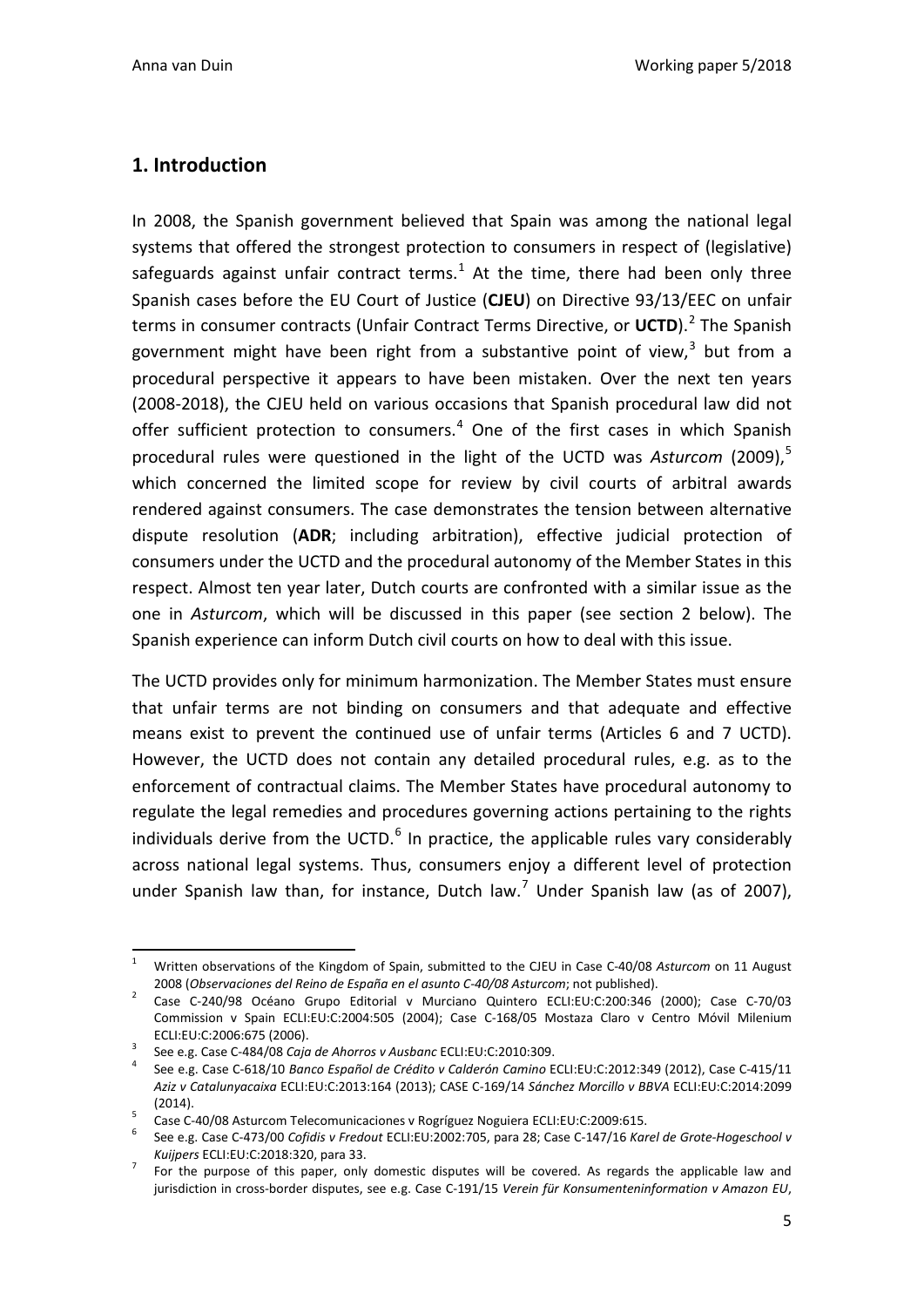$\overline{a}$ 

arbitration clauses in consumer contracts concluded before a dispute has arisen are in principle considered to be not binding.<sup>[8](#page-6-0)</sup> The reason for this is that consumers have a weaker position vis-à-vis their professional counterparties (i.e. traders) and should not be forced to waive the rights afforded to them by law; they cannot properly evaluate upfront whether they want to go to arbitration or to court.<sup>[9](#page-6-1)</sup> In the Netherlands, by comparison, arbitration clauses in standard terms and conditions were not generally considered as unfair until 2015, and there is still an 'escape' (as we will see in section 2).

While the Member States can to a certain extent decide whether and under which conditions e.g. arbitration clauses in consumer contracts are allowed, $10$  their procedural autonomy is not unlimited. Today, the most preliminary references to the CJEU regarding the UCTD originate from Spain, many of which relate to procedural issues that have come to light in the wake of the financial crisis.<sup>[11](#page-6-3)</sup> In response, the CJEU has developed a body of case law on national remedies and procedures under the UCTD.<sup>[12](#page-6-4)</sup> The 'proceduralization' of the UCTD<sup>[13](#page-6-5)</sup> proves that the harmonization of rights at the EU level and the protection of those rights at the national level are inextricably linked. Indeed, consumer rights are only as effective as their enforcement.<sup>[14](#page-6-6)</sup> There is a connection between substantive and procedural consumer protection. According to the CJEU, there is a real risk that consumers are unaware of their rights or deterred from enforcing them on account of legal costs or other procedural obstacles.<sup>[15](#page-6-7)</sup> Often, consumers are the defendant, which means their legal

ECLI:EU:C:2016:612 respectively Case C-498/16 *Maximilian Schrems v Facebook Ireland Limited*, ECLI:EU:C:2018:37. <sup>8</sup> Articles 57.4 and 90.1 of the *texto refundido de la Ley General para la Defensa de los Consumidores y Usuarios*

<span id="page-6-0"></span><sup>(</sup>**TR-LGDCU**; General Act for the Defence of Consumers and Users). 9 Ley 44/2006, de 29 de diciembre de mejora de la protección de los consumidores y usuarios, Boletín Oficial del

<span id="page-6-1"></span>Estado (BOE) No. 312 of 30 December 2006, 44601, Preamble VII.<br>Article 1(q) of the Annex to the UCTD, which contains an indicative and non-exhaustive list of terms that may be

<span id="page-6-2"></span>regarded as unfair, refers to terms "excluding the consumer's right to take legal action or exercise any other legal remedy, particularly by requiring the consumer to take disputes exclusively to arbitration not covered by

<span id="page-6-3"></span>legal provisions".<br><sup>11</sup> See further e.g. Fernando Gómez Pomar and Karolina Lyczkowska, 'Spanish Courts, the European Court and Consumer Law: Some Thoughts on Their Interaction' in Fabrizio Cafaggi and Stephanie Law (eds), *Judicial Cooperation in European Private Law* (Edward Elgar Publishing 2017); Maribel González Pascual, 'Social Rights Protection and Financial Crisis in Europe. The Right to Housing, a Cautionary Tale' (2016) 9 Inter-American and European Human Rights Journal 260; Sara Iglesias Sánchez, 'Unfair Terms in Mortgage Loans and Protection of

<span id="page-6-4"></span>Housing in Times of Economic Crisis: Aziz v. Catalunyacaixa' (2014) 51 Common Market Law Review 955.<br><sup>12</sup> See further e.g. Hans-W Micklitz and Norbert Reich, 'The Court and Sleeping Beauty: The Revival of the Unfair

<span id="page-6-5"></span>Contract Terms Directive (UCTD)' (2014) 51 Common Market Law Review 771.<br><sup>13</sup> Federico Della Negra, 'The Uncertain Development of the Case Law on Consumer Protection in Mortgage Enforcement Proceedings: Sánchez Morcillo and Kušionová' (2015) 52 1009, 1010; Iris Benöhr, *EU Consumer*  Law and Human Rights (First edition, Oxford University Press 2013) 14.<br><sup>14</sup> Geraint Howells and Stephen Weatherill, Consumer Protection Law (Aldershot 2005) 660.<br><sup>15</sup> See e.g. Mostaza Claro, para 28; Océano, para 26; Karel

<span id="page-6-7"></span><span id="page-6-6"></span>

<sup>&#</sup>x27;Unfair Contract Terms Law in Europe in Times of Crisis: Substantive Justice Lost in the Paradise of Proceduralisation of Contract Fairness' [2017] Journal of European Consumer and Market Law 157, 162.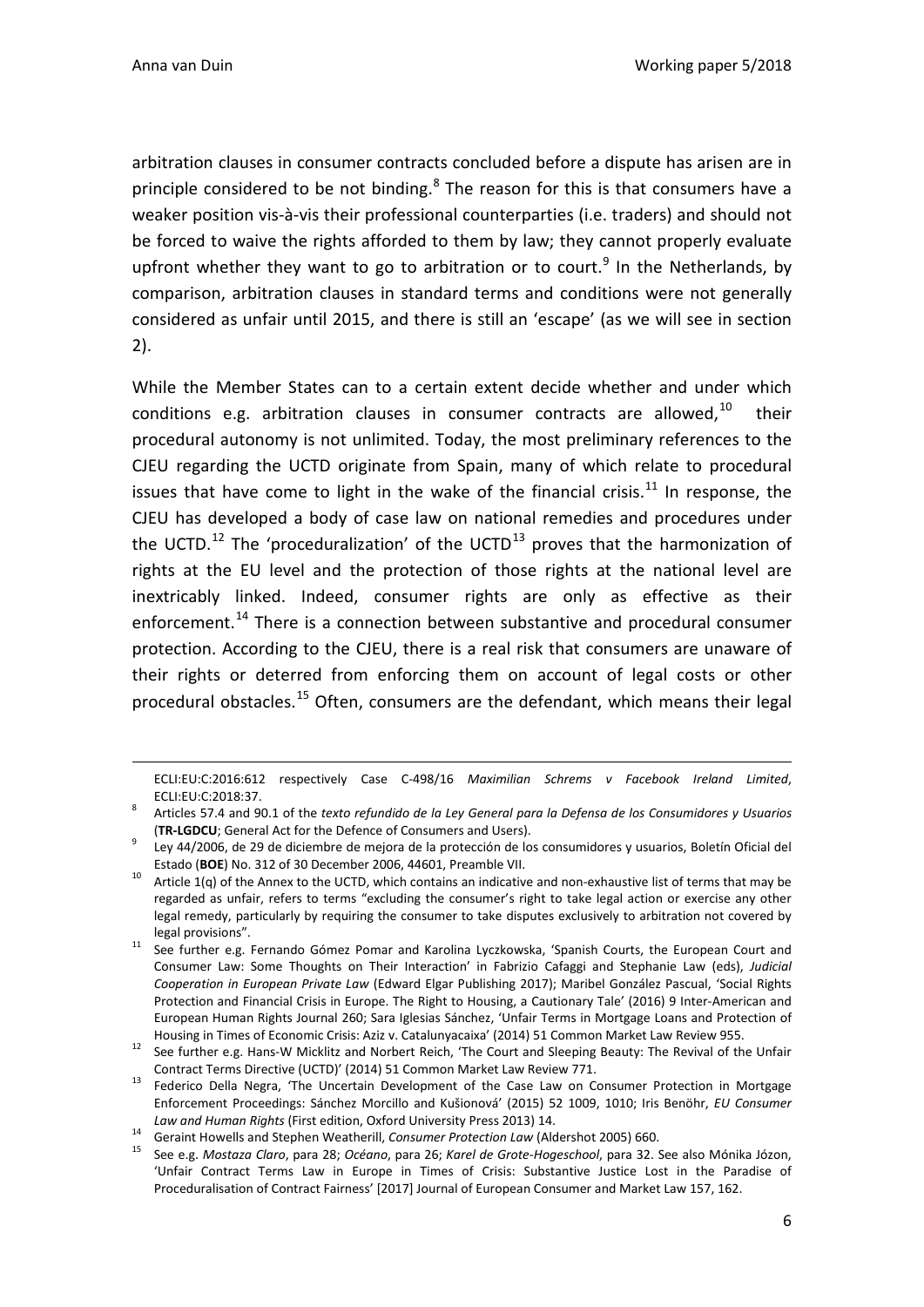position will be affected whether they participate in the proceedings or not.<sup>[16](#page-7-0)</sup> This is why effective judicial protection is especially important in the area of EU consumer law and unfair terms control.

This paper aims to explore the impact of Article 47 of the EU Charter of Fundamental Rights (**EUCFR**) – which guarantees the right to an effective remedy before a court of law for infringements of EU rights<sup>[17](#page-7-1)</sup> – on national civil procedure, in the context of the UCTD. Arbitration clauses will be taken as an example, because they reveal the different considerations and potentially conflicting interests at stake. At the level of the parties, there is the interest of the creditor in a swift debt recovery and in having access to efficient procedures, the (substantive) right of the consumer-debtor to be protected against unfair terms as well as the (procedural) right of access to court and other procedural safeguards, e.g. the right to be heard.<sup>[18](#page-7-2)</sup> EU law appears to protect both substantive and procedural rights under the UCTD, read in conjunction with Article 47 EUCFR. At the same time, the CJEU has shown some deference to the Member States in procedural matters, like in *Asturcom* (see section 3 below). Whereas the CJEU decided the case on the basis of the principles of equivalence and effectiveness, Advocate General (**AG**) Trstenjak had referred to Article 47 EUCFR – which entered into force on 1 December 2009, two months after the CJEU's judgment – and arrived at a distinct conclusion.<sup>[19](#page-7-3)</sup> The diverging approaches of the CJEU and the AG will be discussed in this paper.

More recent case law – in particular, *Menini* ([20](#page-7-4)17) and *Achmea* (2018)<sup>20</sup> – indicates that Article 47 EUCFR may entail a change in perspective (see section 4). $^{21}$  $^{21}$  $^{21}$  It reinforces the mandate of courts, which must uphold the subjective rights EU law confers on citizens (in their role of consumers), also in private law adjudication.<sup>[22](#page-7-6)</sup> The CJEU has

<span id="page-7-1"></span><span id="page-7-0"></span><sup>&</sup>lt;sup>16</sup> Case C-147/16 Karel de Grote-Hogeschool v Kuijpers, Opinion of AG Sharpston ECLI:EU:C:2017:928, point 32.<br><sup>17</sup> Article 47 EUCFR reads: "Everyone whose rights and freedoms guaranteed by the law of the Union are violate

has the right to an effective remedy before a tribunal in compliance with the conditions laid down in this Article. Everyone is entitled to a fair and public hearing within a reasonable time by an independent and impartial tribunal previously established by law. Everyone shall have the possibility of being advised, defended and represented.

Legal aid shall be made available to those who lack sufficient resources in so far as such aid is necessary to

<span id="page-7-2"></span>ensure effective access to justice."<br>
See e.g. Case C-472/11 Banif Plus Bank v Csaba Csipai ECLI:EU:C:2013:88, para 29.<br>
Case C-40/08 Asturcom Telecomunicaciones v Rodríguez Nogueira, Opinion of AG Trstenjak ECLI:EU:C:2009

<span id="page-7-4"></span><span id="page-7-3"></span>*Slovak Republic v Achmea* ECLI:EU:C:2018:158. 21 See also Anna Van Duin, 'Metamorphosis? The Role of Article 47 of the EU Charter of Fundamental Rights in

<span id="page-7-5"></span>Cases Concerning National Remedies and Procedures under Directive 93/13/EEC' [2017] Journal of European

<span id="page-7-6"></span>Consumer and Market Law 190.<br>22 Hugh Collins, 'The Revolutionary Trajectory of EU Contract Law towards Post-National Law', *Revolution and Evolution in Private Law* (Hart Publishing 2018) 327. See also Hans-W Micklitz, 'The ECJ between the Individual Citizen and the Member States: A Plea for a Judge-Made European Law on Remedies' in HW Micklitz and B De Witte (eds), *The European Court of Justice and the Autonomy of the Member States* (Intersentia 2012) 363.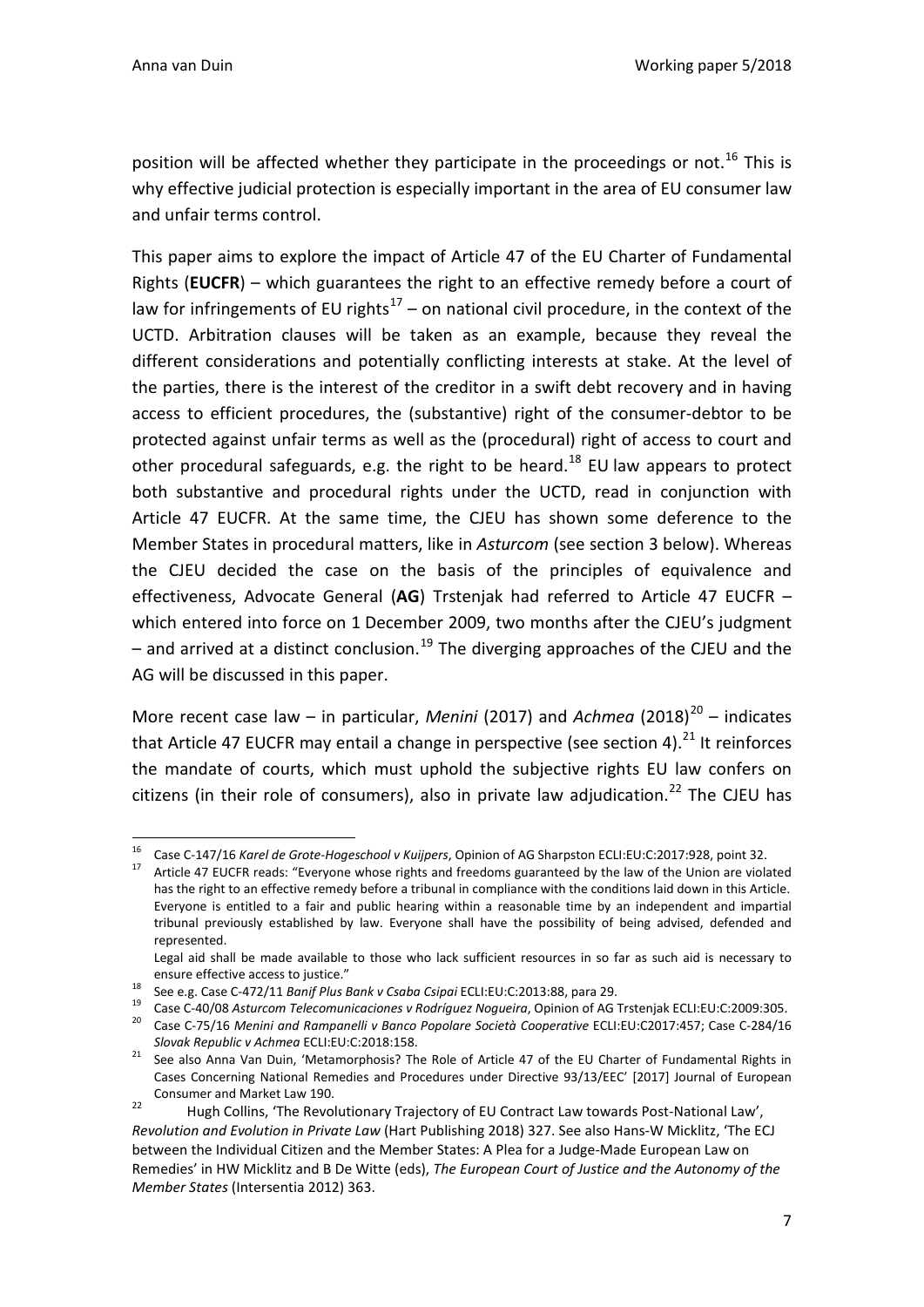recently confirmed that Article 47 EUCFR is sufficient in itself to confer a right on individuals on which they may rely in disputes between them (i.e. 'horizontal' legal relationships) in a field covered by EU law. $^{23}$  $^{23}$  $^{23}$  Consequently, national civil courts must ensure the effective judicial protection of individuals and guarantee the full effectiveness of Article 47 EUCFR by disapplying (if necessary) any contrary provision of national law. The Dutch experience will be discussed against the background of Spanish law in order to illustrate how, despite disparities between national legal systems, Article 47 EUCFR may operate as an 'EU standard' to remove obstacles and fill gaps in the procedural framework for consumer protection.

### <span id="page-8-0"></span>**2. Example from the Netherlands: e-Court**

In civil litigation (and arbitration), there is always a tension between the claimant's right of access to justice and the defendant's rights of the defence, which are both protected by Article 47 EUCFR.<sup>[24](#page-8-2)</sup> Cases falling within the scope of the UCTD are characterized by a contractual imbalance between the parties, accentuated by a procedural inequality which may increase as there are more procedural obstacles or restrictions.<sup>[25](#page-8-3)</sup> Therefore, the procedural position of the consumer matters: is she the claimant or the defendant, and in what type of proceedings? What are the instruments available to her, e.g. how and on what grounds can she challenge an (allegedly unfair) arbitration clause? And when should the court be able to step in, e.g. by refusing to enforce an arbitral award against a consumer? These modalities are primarily determined by national procedural law, which plays a decisive role in the effective judicial protection of consumers under the UCTD.

In Spain, only consumers have access to arbitration to bring their claims, not traders. There is a special *Sistema Arbitral del Consumo* (consumer arbitration system), which is regulated by law.[26](#page-8-4) Consumers can choose to go to court or to the *Sistema Arbitral del Consumo*. They can, in principle, not be subjected to arbitration as a defendant.<sup>[27](#page-8-5)</sup> This

<span id="page-8-4"></span><span id="page-8-3"></span><span id="page-8-2"></span>

<span id="page-8-1"></span><sup>&</sup>lt;sup>23</sup> Case C-414/16 *Egenberger v Evangelisches Werk ECLI*:EU:C:2018:257, para 78.<br>
24 See e.g. Case C-327/10 *Hypoteční banka v Lindner ECLI*:EU:C:2011:745, para. 46.<br>
25 Cf. Sánchez Morcillo (2014), paras 22-24 and paras May 1993, 15400; *Real Decreto 231/2008, de 15 de febrero, por el que se regula el Sistema Arbitral de Consumo*, BOE No. 48 of 25 February 2008, 11072. See further M<sup>a</sup> Teresa Álvarez Moreno, 'Resolución Alternativa de Litigios Con Consumidores y Arbitraje de Consumo' in Silvia Díaz Alabart (ed), Manual de Derecho de consumo (Editorial Reus 2016). The submission of disputes to arbitration other than consumer arbitration is considered to be an unfair term, except in the case of arbitration bodies established by statutory provision in respect of

<span id="page-8-5"></span>specific sectors or circumstances (Article 90.1 TR-LGDCU). <sup>27</sup> Cf. *Tribunal Constitucional*, decision No. 1/2018 of 11 January 2018, ECLI:ES:TC:2018:1. For further background on the consumer ADR scheme in Spain, see Pablo Cortés, 'The Impact of EU Law in the ADR Landscape in Italy, Spain and the UK: Time for Change or Missed Opportunity?' (2015) 16 ERA Forum 125, 133ff.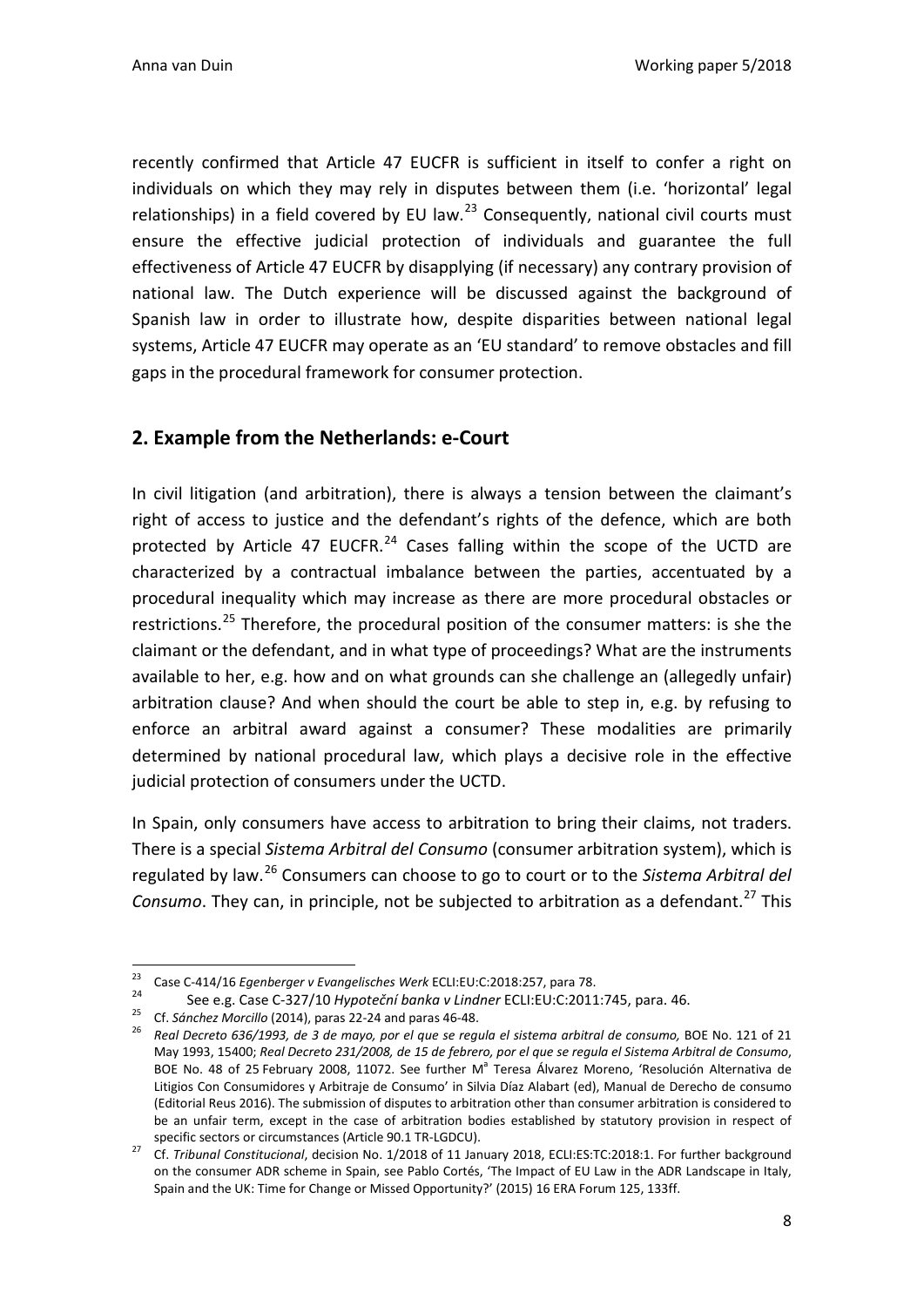Anna van Duin Working paper 5/2018

is different in the Netherlands, where ADR is to a large extent self-regulated<sup>[28](#page-9-0)</sup> and arbitration is used as a mechanism to enforce claims *against* consumers as well. This has recently provoked a debate on consumer arbitration via a private foundation called 'e-Court'.<sup>[29](#page-9-1)</sup> E-Court is an online platform that presents itself as an easier, faster and cheaper alternative to the judicial system, with lower fees and a completely digital procedure.<sup>[30](#page-9-2)</sup> As it turned out, e-Court was mostly used by professional parties who brought claims against consumer-debtors on a large scale; through e-Court they were able to quickly obtain arbitral awards granting their claims. However, multiple aspects of e-Court's mode of operation were arguably problematic from the perspective of consumer protection. Most consumers had no idea they had given their 'consent' to arbitration when they signed the contract with the creditor. The time limit for the consumer to submit a defence was very short (approximately 1 week). If no defence was submitted, a standardized decision would be automatically generated, which simply referred to the case file for the claimed amount and other case-specific information. Furthermore, it was doubtful whether unfair terms control (including the arbitration clause) had taken place. Thus, arbitral awards rendered by e-Court were potentially based on invalid arbitration clauses and granted claims could encompass unfair terms regarding e.g. interest and costs. There were also concerns as to e-Court's independence – its business model was based on large numbers of cases brought by the same creditors – and transparency; its decisions were not published and the names of its arbiters undisclosed. In addition, the scope for judicial review of arbitral awards is limited. $31$ 

In the Netherlands, arbitration clauses are on the 'black list' of unfair standard terms and conditions in consumer contracts since  $2015$ .<sup>[32](#page-9-4)</sup> This means that such clauses are

<span id="page-9-0"></span>See also An evaluation study of national procedural laws and practices in terms of their impact on the free circulation of judgments and on the equivalence and effectiveness of the procedural protection of consumers under EU consumer law. Strand 2: Procedural Protection of Consumers, Report prepared by a Consortium of European universities led by the Pax Planck Institute Luxembourg for Procedural Law as commissioned by the European Commission (JUST/2014/RCON/PR/CIVI/0082), published 26 January 2018 (available at

<span id="page-9-1"></span>[http://ec.europa.eu/newsroom/just/document.cfm?action=display&doc\\_id=49503](http://ec.europa.eu/newsroom/just/document.cfm?action=display&doc_id=49503)), 82. For the following paragraph, the main source has been an article published (in Dutch) by investigative journalists Karlijn Kuijpers, Thomans Muntz and Tim Staal, 'Vonnis te koop', (2018) 3 De Groene Amsterdammer, 28, available at <https://www.groene.nl/artikel/vonnis-te-koop>. For more background (in Dutch), see Anna van Duin, 'E-Court en 'robotrechtspraak': efficiëntie ten koste van rechtsbescherming', (2018) Sdublog [https://www.sdu.nl/blog/e-court-en-robotrechtspraak-efficientie-ten-koste-van-](https://www.sdu.nl/blog/e-court-en-robotrechtspraak-efficientie-ten-koste-van-rechtsbescherming.html)

<span id="page-9-4"></span><span id="page-9-3"></span>

<span id="page-9-2"></span>rechtsbescherming.html.<br>
<sup>30</sup> See www.e-court.nl [\(](http://www.e-court.nl/)last consulted on 25 May 2018).<br>
<sup>31</sup> Articles 1063.3 and 1065.1 Wetboek van Burgerlijke Rechtsvordering (**Rv**; Code of Civil Procedure).<br>
<sup>32</sup> Article 6:236(n) Burgerlijk

<sup>(</sup>[http://www.dutchcivillaw.com/civilcodebook066.htm\)](http://www.dutchcivillaw.com/civilcodebook066.htm)): "The following stipulations in the applicable standard terms and conditions are deemed to be unreasonably burdensome for [consumers]: (…) **n**. a stipulation which provides for the settlement of a dispute other than by a court with jurisdiction pursuant to law, unless it still allows the [consumer] to choose for a settlement of the dispute by the court with jurisdiction pursuant to law and this choice can be made within a period of at least one month after the [trader] has invoked the stipulation in writing."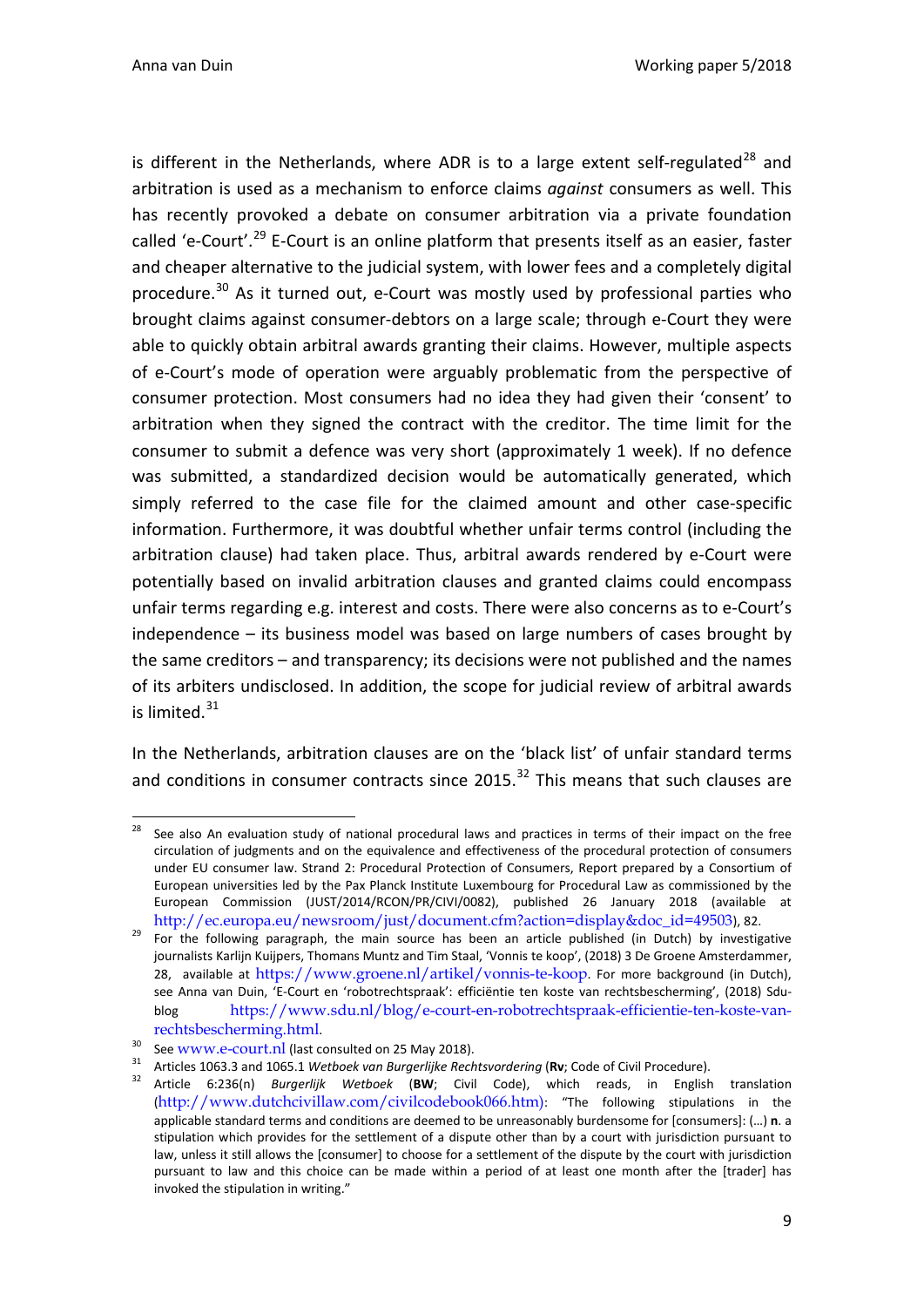deemed as unfair, unless consumers are given a period of one month from the moment an arbitration clause is invoked against them to decide whether they prefer to go to court instead. The main reason for 'blacklisting' arbitration clauses is that otherwise, consumers could be deprived – without being aware of it or against their will – of the protection of the courts assigned to them by law.<sup>[33](#page-10-0)</sup> The 'escape' of a onemonth period distinguishes the Dutch provision from its Spanish counterpart: if the consumer does not object within this period, the arbitration clause is, in principle, valid. In the case of e-Court, it appeared that this one-month period was not always taken into account. And even when the consumer had objected to arbitration, arbitral awards were still rendered sometimes. $34$  It was also questionable whether consumers were sufficiently informed of the difference between arbitration and ordinary court proceedings in the first place, so they could make a well-considered choice.<sup>[35](#page-10-2)</sup>

Article 47 EUCFR may have played an indirect role in the legislative change of 2015. The Dutch legislator referred to a case in which a Dutch court had held that arbitration clauses in consumer contracts were unfair because they run counter to Article 47 EUCFR. $^{36}$  $^{36}$  $^{36}$  Arbitration may have disadvantages for consumers compared to courts; the proceedings are not governed by the same safeguards. The Dutch Supreme Court nevertheless quashed the judgment, because the individual circumstances of the case should have been taken into account instead of an 'objective' argumentation that was applicable to all arbitration clauses.<sup>[37](#page-10-4)</sup> Yet, the case demonstrated that arbitration clauses in consumer contracts were controversial. In 2017, another Dutch court put the emphasis on a potential lack of consent rather than procedural safeguards, but in the end it found that in the circumstances of the case the arbitration clause at issue was not unfair.<sup>[38](#page-10-5)</sup> This raises the question how Article 47 EUCFR relates to consumer arbitration (before and after 2015) in the context of unfair terms control: does it impose certain procedural guarantees and/or does it (also) entail stricter requirements as to consent (e.g. a waiver of the right of access to court must be interpreted restrictively<sup>39</sup>)? The answer seems to be that it can do both, although procedural rights are not absolute (see further section 4 below) and 'consent' is appraised slightly differently in Dutch law than in Spanish law. A follow-up question would be: what if it is doubtful whether the court has the power to examine whether these requirements have been observed? Can Article 47 EUCFR be used as a basis to provide an effective judicial remedy (see further section 3 below)?

<span id="page-10-3"></span><span id="page-10-2"></span>

<span id="page-10-6"></span><span id="page-10-5"></span><span id="page-10-4"></span>

<span id="page-10-1"></span><span id="page-10-0"></span><sup>&</sup>lt;sup>33</sup><br> *Kamerstukken* (Parliamentary Papers) II, 2012/2013, 33 611, nr. 3, p. 7.<br>
See e.g. *Rechtbank Amsterdam* 30 January 2018, ECLI:NL:RBAMS:2018:419.<br> **35** Cf. Case C-342/13 Sebestyén v OTP Bank ECLI:EU:C:2014:1857, pa 'Arbitrage, Afstand van Recht En Artikel 6 EVRM' (2017) 20 Tijdschrift voor Arbitrage 35.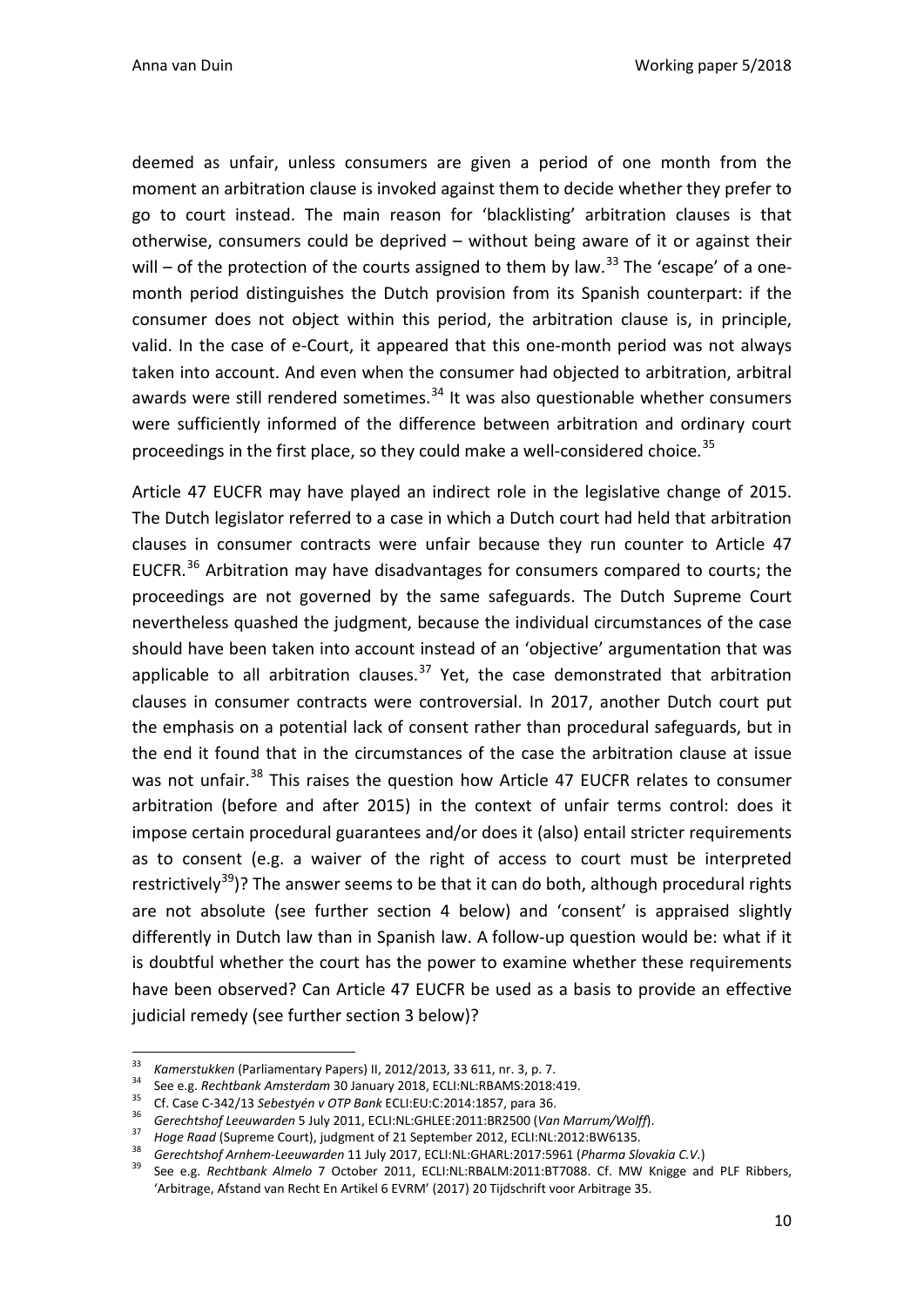There are three situations in which a civil court may have to assess the (un)fairness or (in)validity of an arbitration clause: (i) the defendant invokes the clause to argue that the court does not have jurisdiction to hear the claim, (ii) an action for annulment of an arbitral award is brought, or (iii) the court is requested to grant leave for the enforcement of an arbitral award. Both Dutch cases referred to in this section concerned the first situation, which is in itself not problematic from the perspective of Article 47 EUCFR because it involves judicial control *ex ante*. In the case of e-Court, it is mostly the third situation, i.e. after the arbitral award has been rendered, where there is only limited space for judicial control. If no action for annulment is brought within three months, the award becomes final and its enforcement can only be refused when the arbitral proceedings or the award itself are *prima facie* contrary to public policy.[40](#page-11-1) This could, for instance, be the case when the claimed amount is not specified in the award, so debtors do not know exactly how much they have to pay. $41$  It could also be said that this is the case when the above-mentioned one-month period has not been observed and/or the right to be heard has been violated, e.g. the consumer has not had the opportunity to properly prepare a defence; 1 week is exceptionally short.<sup>[42](#page-11-3)</sup> However, it is unclear how the court is supposed to determine this: it normally receives only the arbitral award that is to be enforced and does not carry out an elaborate examination. Leave for enforcement is usually granted *ex parte*, i.e. without hearing the other party (the consumer). This means that the court will not have information about irregularities in the course of the proceedings, if any. Does Article 47 EUCFR, read in conjunction with the UCTD, require more of national courts in this respect?

#### <span id="page-11-0"></span>**3.** *Asturcom***: guidance from EU law?**

*Asturcom* concerned the enforcement of an arbitral award that was based on a presumably unfair arbitration clause in a contract between a Spanish mobile telephone company and a consumer. The court that was asked to enforce the award against the consumer-debtor observed in its preliminary reference that the clause at issue caused a significant imbalance between the parties and impaired the consumer's right of access to court and rights of the defence.<sup>[43](#page-11-4)</sup> The clause had been drafted by the arbitration institute itself,  $44$  which cast doubt as to its impartiality and independence. Moreover, the seat of the arbitral tribunal was not indicated in the contract; it was located at a considerable distance from the consumer's place of residence and the

<span id="page-11-2"></span>

<span id="page-11-1"></span><sup>40&</sup>lt;br>
Article 1063.2 Rv.<br> *Rechtbank Amsterdam* 27 March 2017, ECLI:NL:RBAMS:2017:2427.<br> *Cf.* Case C-176/17 *Profi Credit Polska v Warwzosek*, Opinion of AG Kokott ECLI:EU:C:2018:293, point 79.<br> *Ha Juzgado de Primera Inst* 

<span id="page-11-5"></span><span id="page-11-4"></span><span id="page-11-3"></span>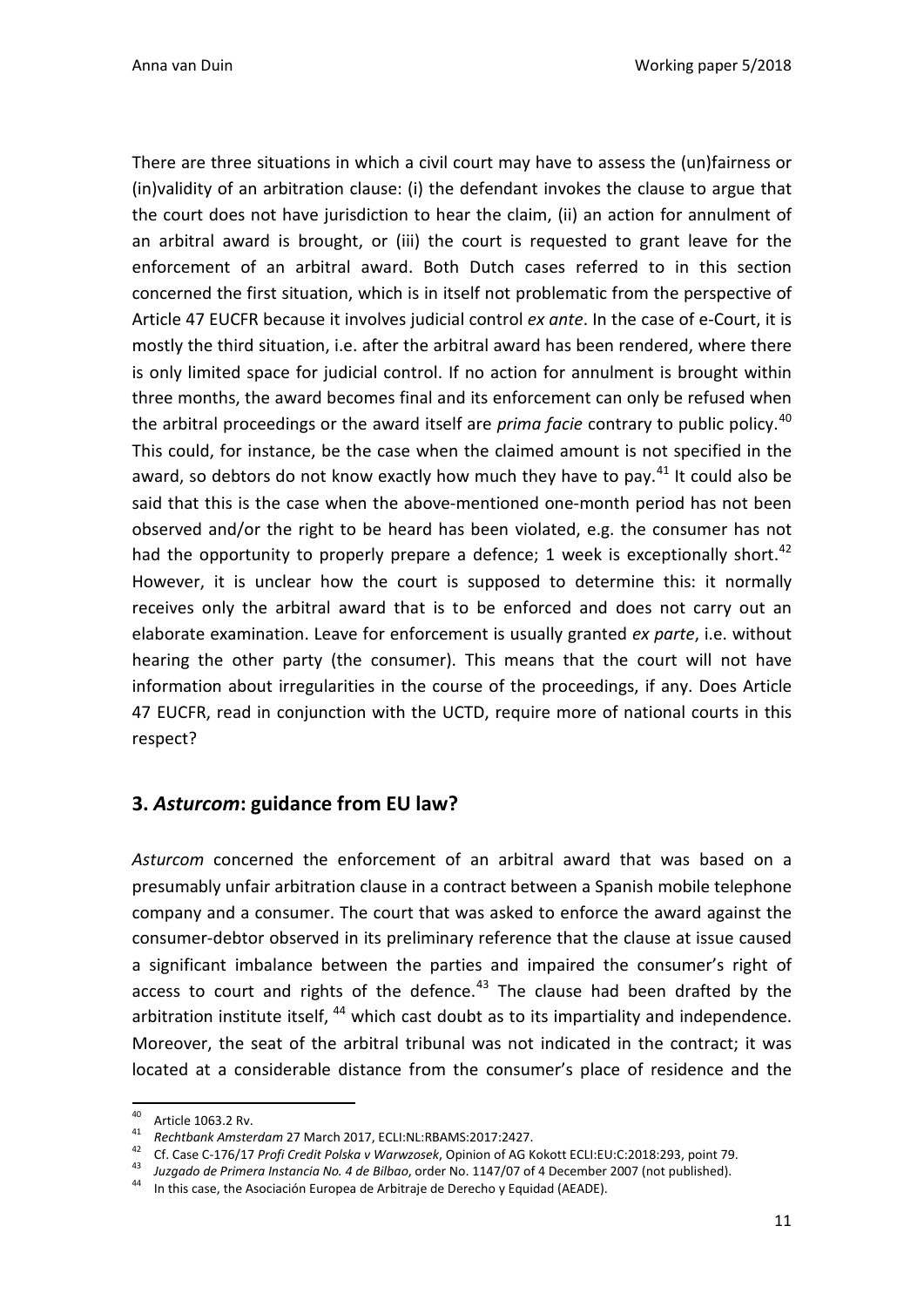costs almost exceeded the claimed amount. The arbitral award was rendered in default of appearance of the consumer, who did not bring an action for annulment and did not oppose the enforcement either. Thus, the award had become final, with *res judicata* effect. [45](#page-12-0) In Spain, arbitral awards enjoy the same status as judicial decisions for the purpose of enforcement; the scope of judicial review is restricted to a formalities check.<sup>[46](#page-12-1)</sup> Still, some Spanish courts considered it possible to refuse to enforce the arbitral award when it was based on an unfair arbitration clause within the meaning of the UCTD; others assessed whether the award itself was contrary to public policy, e.g. because of a lack of impartiality of the arbitral tribunal.<sup>[47](#page-12-2)</sup> These were judgemade solutions with no express statutory basis. There were also courts that found the unfairness of an arbitration clause could only be established at the request of the consumer in (a) an action for annulment or (b) opposition against enforcement; *ex officio* control would go against legal certainty and the principle of *res judicata*. [48](#page-12-3) The referring court in *Asturcom* seems to have questioned the latter approach (of its own Court of Appeal). The Spanish legislator did not clear the doubt until 2015, when the possibility of *ex officio* control of unfair terms was introduced at the enforcement stage, with explicit reference to *Asturcom*. [49](#page-12-4)

In *Asturcom*, the CJEU held that when a national court is asked to enforce a final arbitral award, it must only assess *ex officio* whether the arbitration clause is unfair in the light of the UCTD if national rules of procedure require such an assessment under domestic rules of public policy,<sup>[50](#page-12-5)</sup> and where the court has available to it the legal and factual elements necessary for that task.<sup>[51](#page-12-6)</sup> In the Netherlands, an invalid arbitration agreement (e.g. because of an unfair arbitration clause and/or due to a lack of consent) is, strictly speaking, a different ground than the arbitral proceedings or the award being contrary to public policy.<sup>[52](#page-12-7)</sup> In Spain, a similar distinction – between public policy and other grounds – applies in actions for annulment of arbitral awards, but *not at the enforcement stage*. [53](#page-12-8) Thus, the principle of equivalence did not necessarily help

<span id="page-12-1"></span><span id="page-12-0"></span><sup>&</sup>lt;sup>45</sup> Article 43 *Ley de Arbitraje* (LA; Arbitration Act).<br><sup>46</sup> Article 517.2.2° *Ley de Enjuiciamiento Civil* (LEC; Code of Civil Procedure) respectively Articles 551 and 552 LEC; cf. Articles 556 and 559 LEC. <sup>47</sup> María García-Valdecasas Dorrego, *Dialogue between the Spanish Courts and the European Court of Justice* 

<span id="page-12-2"></span>Regarding the Judicial Protection of Consumers under Directive 93/13/EEC (Fundación Registral 2018) 47.<br><sup>48</sup> See e.g. Audiencia Provincial de Bilbao, order No. 396/08 of 6 June 2008 (not published).<br><sup>49</sup> Ley 42/2015, de 5

<span id="page-12-3"></span>

<span id="page-12-4"></span><sup>6</sup> October 2015, 90240 (Disposición transitoria segunda: Procesos monitorios y ejecución de laudos arbitrales).

<span id="page-12-5"></span>See further Arroyo Amayuelas (n 12) 79–80.<br>50 Article 6 UCTD must be regarded as a provision of equal standing to domestic rules of public policy: see e.g. Case C-243/08 *Pannon v Sustikné Győrfi* ECLI:EU:C:2009:350, para 32; *Asturcom*, paras 51-52; Case C-421/14

<span id="page-12-7"></span>

<span id="page-12-6"></span>*Banco Primus v Gutiérrez García* ECLI:EU:C:2017:60, para 42.<br><sup>51</sup> *Asturcom*, paras 53 and 59.<br><sup>52</sup> See further <u>Alain Ancery, *Ambtshalve Toepassing van EU-Recht* (Kluwer 2012) 192.</u><br><sup>53</sup> Article 41.1 LA.

<span id="page-12-8"></span>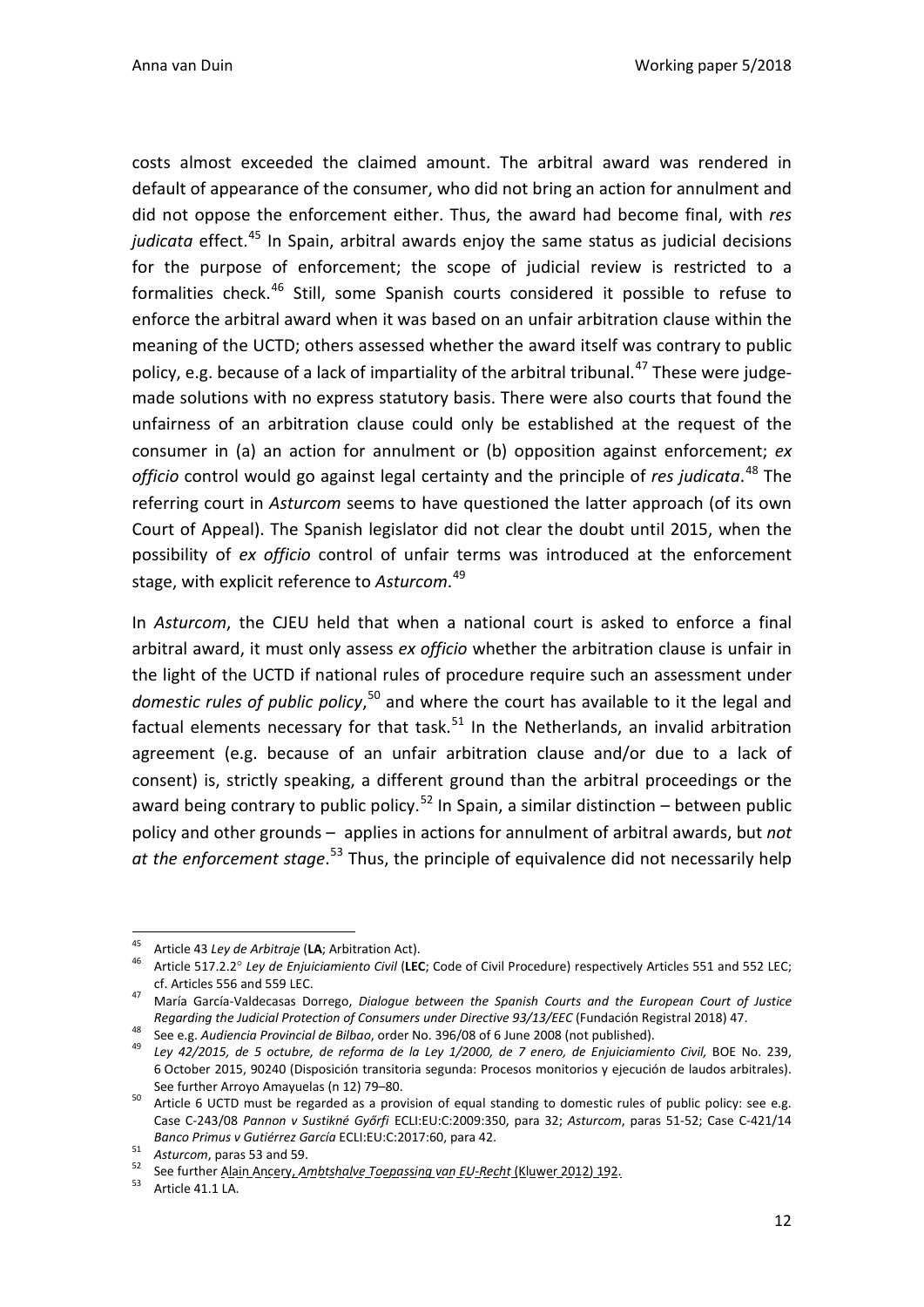the consumer-debtor here.<sup>[54](#page-13-0)</sup> According to the CJEU, the need to comply with the principle of effectiveness cannot be stretched so far as to mean that the national court should make up fully for "total inertia" on the part of the consumer, who had been notified of both the arbitration proceedings and the arbitral award of which the enforcement was sought. A time-limit of two months to bring an action for annulment did not make it "virtually impossible or excessively difficult" for the consumer to exercise her rights.<sup>[55](#page-13-1)</sup> It is compatible with EU law to establish reasonable time-limits in the interest of legal certainty.<sup>[56](#page-13-2)</sup> National courts are not obliged to refrain from applying procedural rules conferring finality (*res judicata* effect) on a judicial decision or arbitral award), even if it is not in conformity with EU law.<sup>[57](#page-13-3)</sup>

By contrast, AG Trstenjak had argued that – in light of the aim of the UCTD to protect consumers and the obligation of the Member States to effectively guarantee the rights granted to individuals by EU law – the national court must always have the power of *ex officio* control.[58](#page-13-4) She pointed out that the consumer could not be expected to take part in invalid arbitration proceedings based on an unfair arbitration clause, in order to have the clause annulled. In this respect, the AG referred to Article 47 EUCFR and the right to be heard.<sup>[59](#page-13-5)</sup> This right must be guaranteed in all proceedings initiated against a person which are liable to culminate in a measure adversely affecting that person, including arbitral proceedings. $60$  The AG also questioned whether arbitrators can be regarded as independent and neutral when the arbitration clause has been drafted by the same institute that is entrusted with the arbitration proceedings. $61$  Independence presupposes that the tribunal is protected against external interventions or pressure liable to impair the independent judgment of its members and to influence their decisions.<sup>[62](#page-13-8)</sup>

The Opinion of AG Trstenjak shows how *Asturcom* could have had a different outcome if it had been framed as an issue of effective judicial protection, in particular the rights of the defence. The question is whether the consumer, as a defendant, can be expected to bring annulment proceedings against an arbitral award rendered by e.g. e-

<span id="page-13-0"></span> <sup>54</sup> The referring court in *Asturcom* ultimately gave an enforcement order (*Juzgado de Primera Instancia No. 4 de Bilbao*, order of 26 October 2009; not published). See also Chantal Mak, 'Judgment of the Court (First Chamber) of 6 October 2009, Asturcom Telecomunicaciones SL v Cristina Rodríguez Nogueira, Case C-40/08' [2010] European Review of Contract Law 437, 447.<br>
55 Asturcom, para 46-47.<br>
56 Asturcom, para 41.<br>
57 See e.g. Case C-126/97 *Eco Swiss v Benetton International* ECLI:EU:C:1999:269, para 48.<br>
58 Opinion AG Trstenjak, points 58-5

<span id="page-13-1"></span>

<span id="page-13-2"></span>

<span id="page-13-5"></span><span id="page-13-4"></span><span id="page-13-3"></span>

<span id="page-13-6"></span>para. 82, C-300/11 Z*.Z. v Secretary of State for the Home Department* ECLI:EU:C:2013:363 paras. 55 and

<sup>57.&</sup>lt;br><sup>61</sup> Opinion AG Trstenjak, point 66.

<span id="page-13-8"></span><span id="page-13-7"></span><sup>61</sup> Opinion AG Trstenjak, point 66. 62 C-64/16 *Associaçao Sindical dos Juízes Portugueses v Tribunal de* Contas ECLI:EU:C:2018:117, para 44, referring to inter alia *Margarit Panicello*, para 37.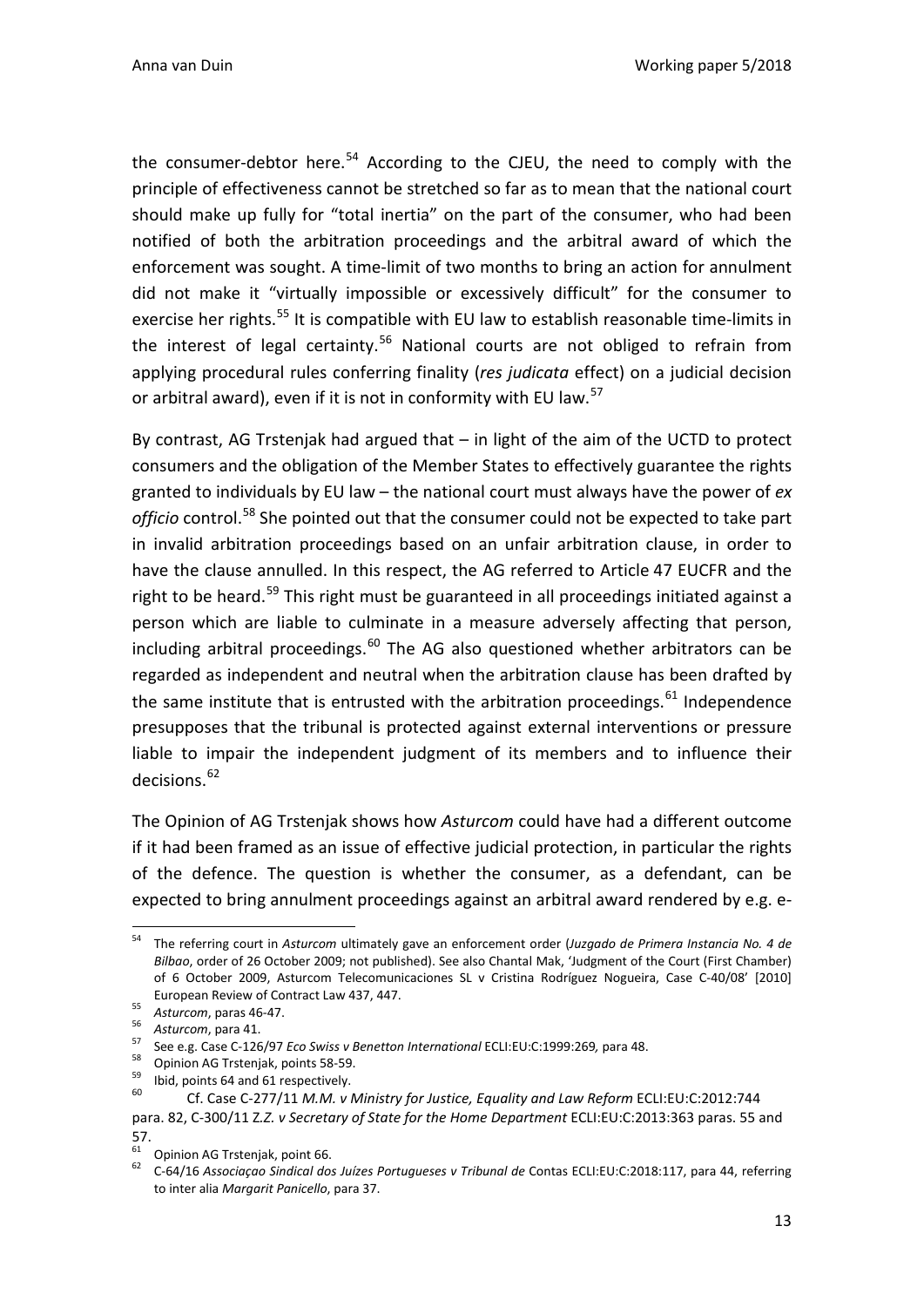Court at all. $^{63}$  $^{63}$  $^{63}$  There are other reasons than inertia that may cause consumers "to forego any legal remedy or defence".<sup>[64](#page-14-2)</sup> Various factors can deter them from pursuing their claims or defending their rights, e.g. a lack of information, financial risks and/or low amounts in dispute.<sup>[65](#page-14-3)</sup> When consumers are confronted with an arbitral award, albeit based on an unfair arbitration clause, they may be pressured into paying instead of challenging the award in court. $^{66}$  $^{66}$  $^{66}$  It could be argued that, if there is no (or only limited) judicial control, traders can actually deprive consumers of the protection intended by the UCTD, read in conjunction with Article 47 EUCFR, simply by initiating arbitration proceedings.<sup>[67](#page-14-5)</sup>

### <span id="page-14-0"></span>**4. A closer look at Article 47 EUCFR**

Since 2009, Article 47 EUCFR is a mandatory requirement that is binding on national (civil) courts when they decide cases under the UCTD.<sup>[68](#page-14-6)</sup> It has been referred to in cases concerning e.g. order for payment procedures<sup>[69](#page-14-7)</sup> and the (extrajudicial) enforcement of charges and mortgages.[70](#page-14-8) What these cases have in common with *Asturcom*, is that they raise the question how the effective judicial protection of consumers can be ensured if the courts are side-lined. National (civil) courts also play a key role in the enforcement and protection of substantive (EU) rights. While there may be other ways to achieve a high level of consumer protection, $^{71}$  $^{71}$  $^{71}$  courts may be viewed as a last resort to provide a remedy against violations of those rights. At the same time, the debate about e-Court raises questions as to the deficiencies of the judicial system – e.g. costs and length of the proceedings – that makes parties resort to ADR mechanisms.

The right of access to court is not absolute. It may be restricted, provided that the restrictions pursue objectives of general interest and do not involve a disproportionate interference with the very essence of the right (cf. Article 52(1) EUCFR).<sup>[72](#page-14-10)</sup> The test

<span id="page-14-1"></span> <sup>63</sup> Hanna Schebesta, 'Does the National Court Know European Law? A Note on Ex Officio Application after Asturcom' [2010] European Review of Private Law 847, 862.<br>
Case C-137/08 *Pénzügyi Lízing v Schneider*, para 54; *Océano*, para 22.<br>
Marco Loos, 'Access to Justice in Consumer Law' (2015) 36 Recht der Werkelijkheid 113.<br>
C

<span id="page-14-2"></span>

<span id="page-14-3"></span>

<span id="page-14-5"></span><span id="page-14-4"></span>

*Banco Popular Español v Rivas Quichimbo* ECLI:EU:C::2013:759, para 60; *Sánchez Morcillo*, para 28; C-32/14

<span id="page-14-6"></span>*ERSTE Bank Hungary v Sugár*, para 45. 68 *Banif Plus Bank*, para 29; *Sánchez Morcillo*, para 35; Case C-34/13 *Kušionová v SMART Capital* 

<span id="page-14-7"></span>ECLI:EU:C:2014:2189, para 47. 69 Case C-49/14 *Finanmadrid EFC SA v Albán Zambrano* ECLI:EU:C:2016:98; Case C-503/15 *Margarit Panicello v* 

<span id="page-14-8"></span>*Hernández Martínez* ECLI:EU:C:2017:126.<br><sup>70</sup> *Kušionová; Sánchez Morcillo.*<br><sup>71</sup> In this respect, there is a difference between effective *legal* protection (cf. Article 19 of the Treaty on European

<span id="page-14-10"></span><span id="page-14-9"></span>Union) and effective *judicial* protection, and between access to *justice* and access to *court*. 72 See further Sacha Prechal, 'The Court of Justice and Effective Judicial Protection: What Has the Charter Changed?' in C Paulussen and others (eds), *Fundamental rights in international and European law: public and private law perspectives* (TMC Asser Press 2015) 151.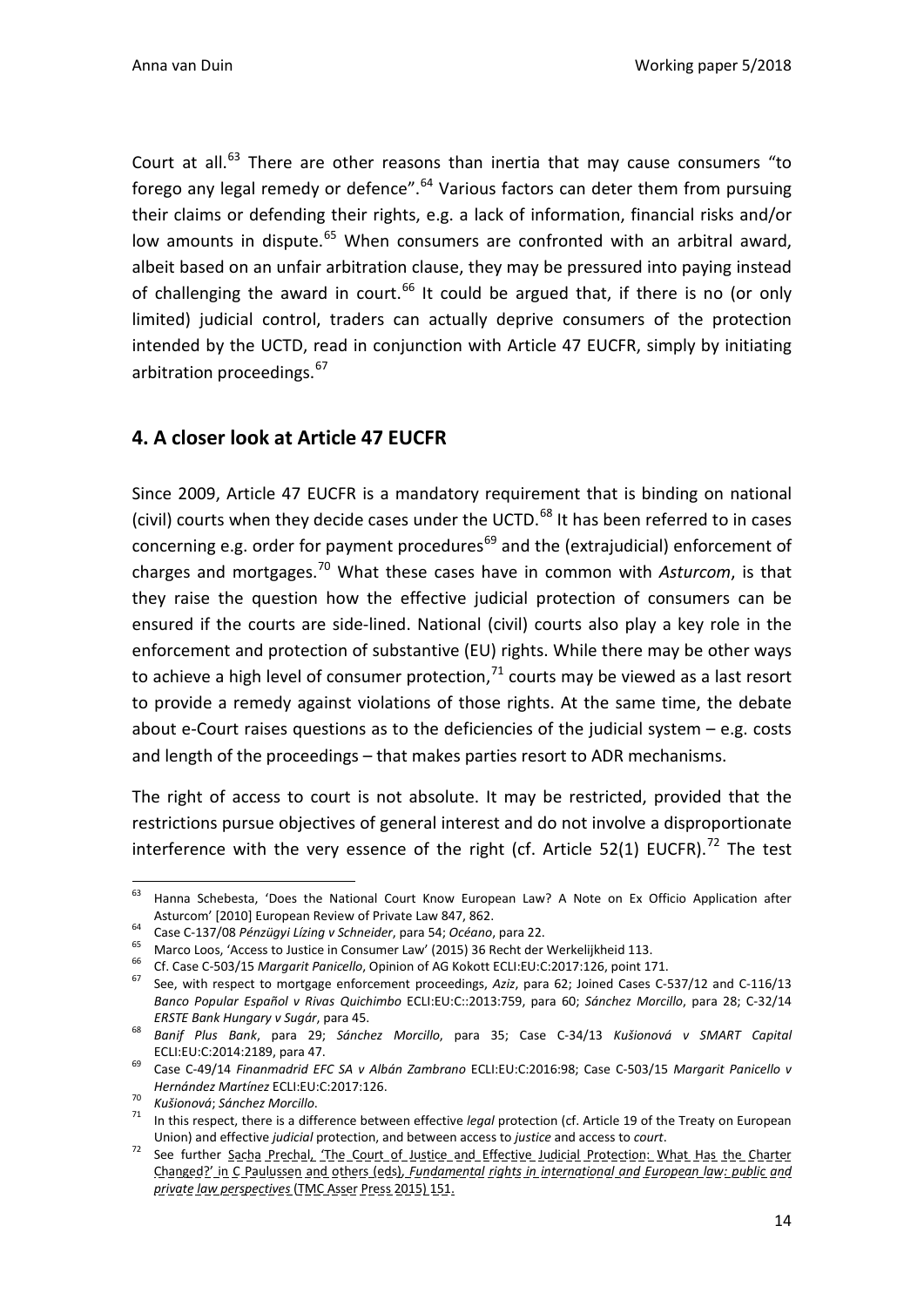under Article 47 EUCFR is pertinent to the *individual right* to actual 'judicial control', rather than the limits of Member State procedural autonomy under the principles of equivalence and effectiveness.<sup>[73](#page-15-0)</sup> In *Alassini*, which concerned four civil suits against Italian telephone service providers, the CJEU balanced the right of access to court (Article 47 ECUFR) against objectives of general interest, i.e. facilitating the quicker and less expensive settlement of disputes and lightening the burden on the court system.<sup>[74](#page-15-1)</sup> The CJEU adopted a similar reasoning in another Italian case: *Menini* (2017). The Consumer ADR Directive<sup>[75](#page-15-2)</sup> does not preclude mediation as a mandatory preliminary step, as long as it does not prevent the parties from exercising their right of access to the judicial system. The CJEU based this conclusion on the principle of effective judicial protection – with reference to *Alassini*<sup>[76](#page-15-3)</sup> – and the Directive itself,<sup>[77](#page-15-4)</sup> which explicitly refers to Article 47 EUCFR.<sup>[78](#page-15-5)</sup>

*Alassini* and *Menini* show that ADR can strengthen the effectiveness of consumer protection, where it offers a simple, fast and low-cost out-of-court solution to disputes between consumers and traders.<sup>[79](#page-15-6)</sup> This may justify a limitation of the rights laid down in Article 47 EUCFR. In this respect, there is a difference between mediation and arbitration; the latter has a more adjudicative function, to the exclusion of the court's jurisdiction.[80](#page-15-7) The Spanish *Tribunal Constitucional* (Constitutional Court) has recognized that it is contrary to the right to effective judicial protection to prescribe arbitration as the default route, because the essence of arbitration is the free will and autonomy of the parties. $81$  As regards arbitration clauses in consumer contracts, it is dubious whether this 'free will' can be presupposed. In the context of the UCTD,

<span id="page-15-0"></span> <sup>73</sup> Cf. Case C-61/14 *Orrizonte Salute v Ministero della Giustizia*, Opinion of AG Jääskinen ECLI:EU:C:2015:307, point

<span id="page-15-1"></span><sup>37. 74</sup> Joined Cases C-317/08, C-318/08, C-319/08 and C-320/08 *Alassini v Telecom Italia SpA* ECLI:EU:C:2010:146, paras 63-64.<br><sup>75</sup> Directive 2013/11/EU on alternative dispute resolution for consumer disputes.<br><sup>76</sup> Menini, paras 55 and 61.<br><sup>77</sup> Article 1 reads: "The purpose of this Directive is, through the achievement of a high leve

<span id="page-15-3"></span><span id="page-15-2"></span>

<span id="page-15-4"></span>protection, to contribute to the proper functioning of the internal market by ensuring that consumers can, on a voluntary basis, submit complaints against traders to entities offering independent, impartial, transparent, effective, fast and fair alternative dispute resolution procedures. This Directive is without prejudice to national legislation making participation in such procedures mandatory, provided that such legislation does not prevent

<span id="page-15-5"></span>the parties from exercising their right of access to the judicial system."<br>Recital 45 reads: "The right to an effective remedy and the right to a fair trial are fundamental rights laid down in Article 47 of the Charter of Fundamental Rights of the European Union. Therefore, ADR procedures should not be designed to replace court procedures and should not deprive consumers or traders of their rights to seek redress before the courts. This Directive should not prevent parties from exercising their right of access to the

<span id="page-15-7"></span>

<span id="page-15-6"></span>judicial system. (…)"<br><sup>79</sup> Consumer ADR Directive, recital 5.<br><sup>80</sup> Schebesta (n 57) 870. See also <u>Andrea Fejős and Chris Willett, 'Consumer Access to Justice: The Role of the ADR</u> Directive and the Member States' (2016) 24 European Review of Private Law 33; Lorna McGregor, 'Alternative Dispute Resolution and Human Rights: Developing a Rights-Based Approach through the ECHR' (2015) 26 European Journal of International Law 607. <sup>81</sup> *Tribunal Constitutional*, decision No. 185/1987 of 18 November 1987, ECLI:ES:TC:1987:185; decision No.

<span id="page-15-8"></span><sup>174/1995</sup> of 23 November 1995, ECLI:ES:TC:1995:174; decision No. 352/2006 of 14 December 2006, ECLI:ES:TC:2006:352.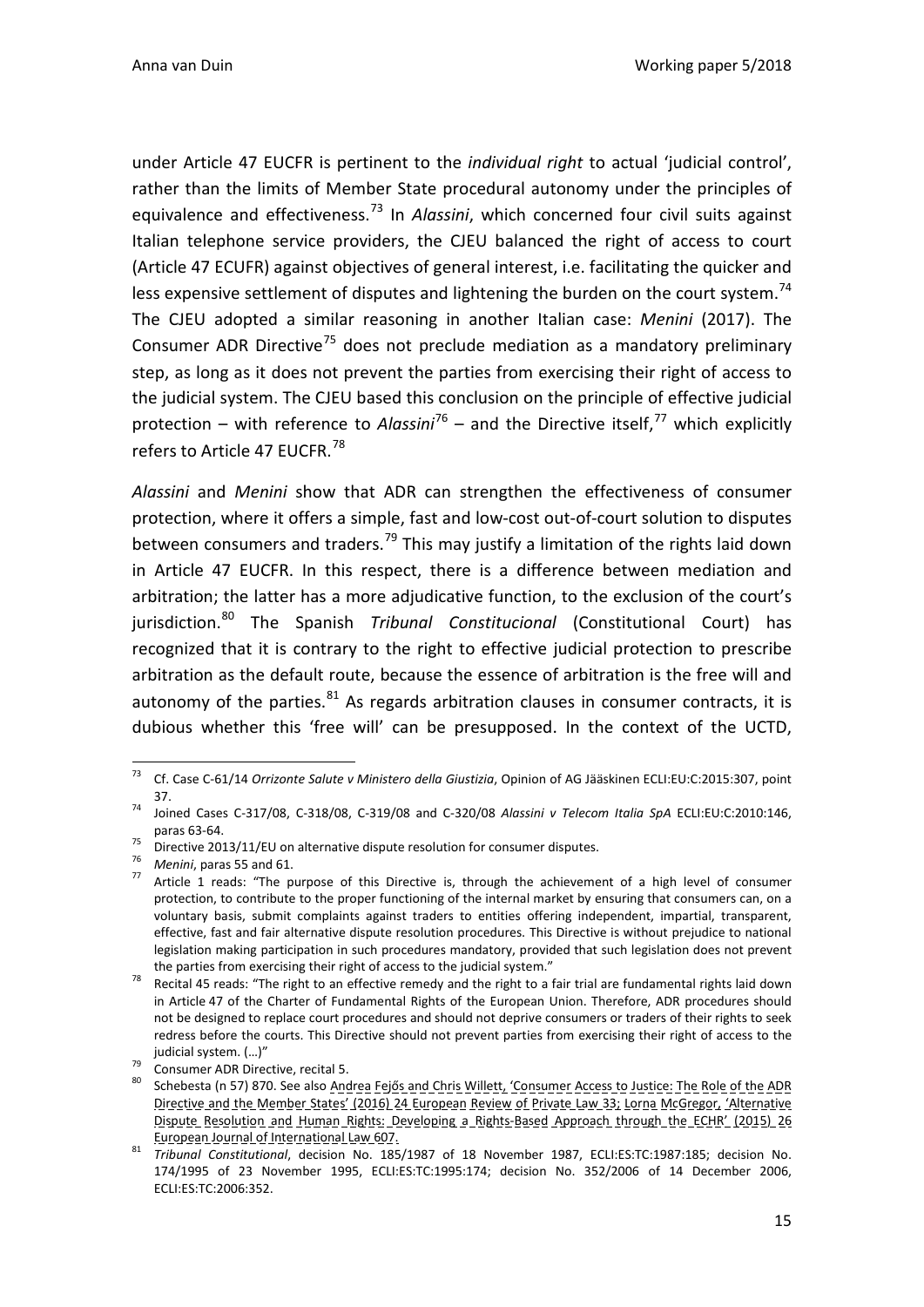therefore, it appears to be more difficult to justify a restriction of the consumer's right to effective judicial protection.

In *Asturcom*, the CJEU did not consider if and when consumer arbitration might constitute an unjustified infringement of Article 47 EUCFR. It has been observed that the CJEU's hesitation to interfere in national procedural law and arbitration seems to overshadow its pursuit of a high level of consumer protection, perhaps due to the politically sensitive nature.[82](#page-16-1) In *Slovak Republic v Achmea* (2018), a (non-consumer) case concerning arbitration under a bilateral investment treaty, the CJEU was bolder. It held that insofar as an arbitral tribunal that is not a court or tribunal of a Member State and thus not part of the judicial system may be called on to interpret or to apply EU law, its awards must be subject to judicial review (in order to ensure that questions of EU law which the tribunal may have to address can be submitted to the CJEU for a preliminary ruling).<sup>[83](#page-16-2)</sup> The CJEU recalled that in relation to commercial arbitration, the requirements of efficient arbitration proceedings may justify the judicial review of arbitral awards being limited in scope, provided that the fundamental provisions of EU law can be examined in the course of that review. $84$  The CJEU does not clarify the relation between "fundamental provisions of EU law" and "public policy" in the context of the recognition and enforcement of arbitral awards. On the one hand, it could be argued that fundamental rights, such as Article 47 EUCFR, are part of (or equivalent to) public policy within the EU.<sup>[85](#page-16-4)</sup> On the other hand, Article 47 EUCFR could also be seen as an additional requirement that does not 'override' (domestic) public policy, but creates space for more judicial control, at least in the context of the UCTD.[86](#page-16-5) For the purposes of this paper, a parallel could be drawn with *Achmea* to the extent that arbitration clauses in consumer contracts do not always originate in the freely expressed wishes of both parties and remove disputes which may concern the application or interpretation of EU law from the jurisdiction of the courts.<sup>[87](#page-16-6)</sup> This warrants a more extensive judicial review of arbitral awards in consumer cases, in any case a check of the (in)validity of the underlying arbitration clause: if it is 'blacklisted', it should not be enforced.

<span id="page-16-2"></span>

<span id="page-16-3"></span>

<span id="page-16-1"></span><span id="page-16-0"></span><sup>&</sup>lt;sup>82</sup> Mak (n 49) 438, 443; Schebesta (n 57) 871.<br><sup>83</sup> Achmea, paras 42 and 50.<br><sup>84</sup> Achmea, para 54, referring to *Eco Swiss*, paras 35,36 and 40 and Mostaza Claro, paras 34-39.<br><sup>85</sup> See e.g. Vicente Pérez Daudí, La Protec

<span id="page-16-5"></span><span id="page-16-4"></span><sup>2018) 134. 2018) 134. 2018 134.</sup> It enforcement of (domestic) arbitral awards against consumers cannot be put on a par with the recognition and enforcement of foreign judgments, where using 'fair trial' as a European yardstick may create problems: see Monique Hazelhorst, *Free Movement of Civil Judgments in the European Union and the Right to a Fair Trial* (TMC Asser Press 2017) 292. <sup>87</sup> *Achmea*, para 55.

<span id="page-16-6"></span>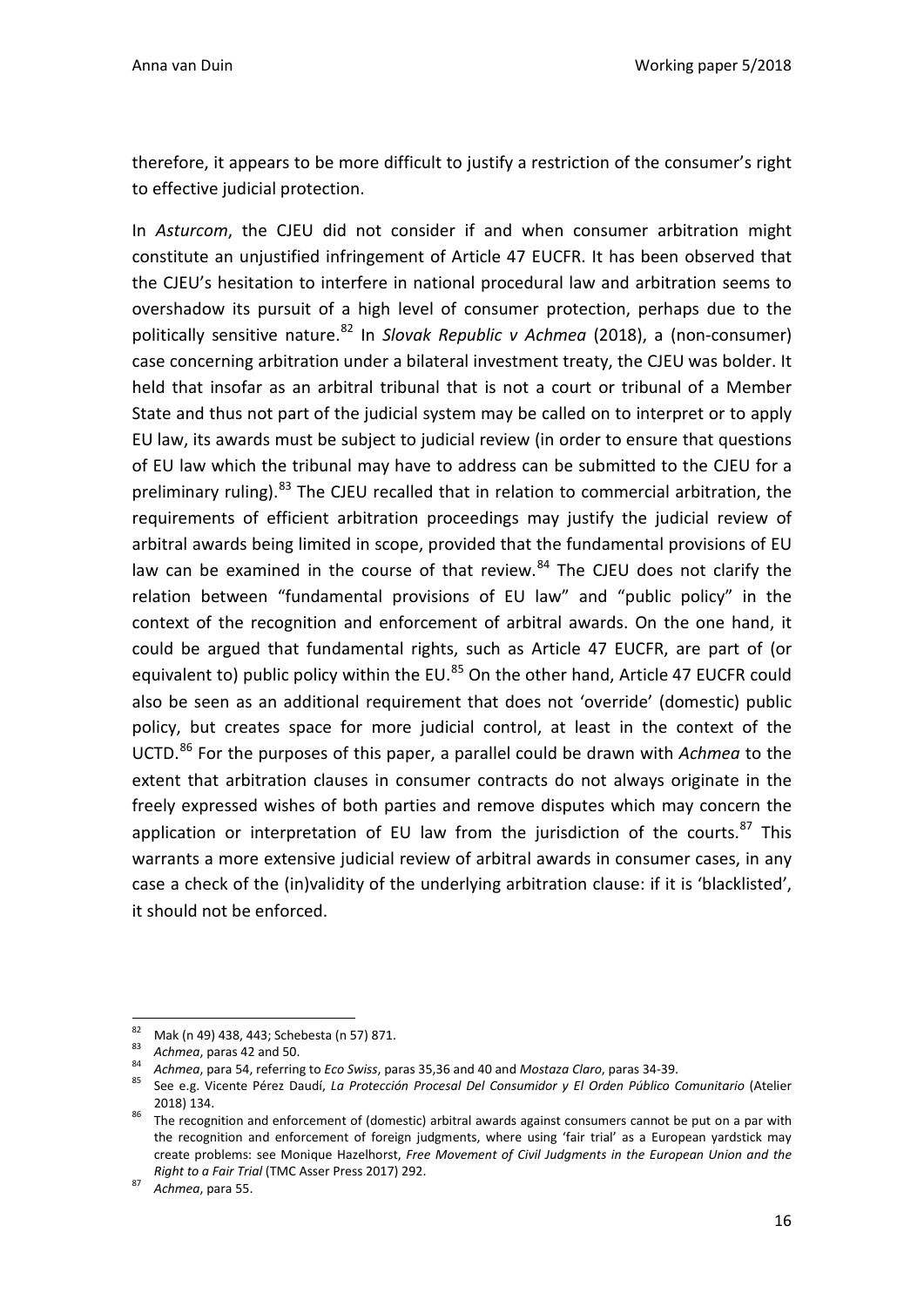### **5. Conclusion**

The example of e-Court in the Netherlands illustrates that ADR can undermine the effective judicial protection of consumers, which goes beyond *ex officio* control of unfair terms and also extends to essential procedural preconditions, e.g. the right to be heard. In this respect, Article 47 EUCFR may set a higher threshold than the principles of equivalence and effectiveness (cf. *Asturcom*). The mere fact that an arbitral award has obtained *res judicata* effect should not make it practically immune from judicial review. $88$  Of course, this does not mean that the trader's rights (e.g. to repayment of a debt) are entirely disregarded. There is no one-on-one relationship between an improvement of the consumer's procedural protection and a deterioration of the trader's position from a substantive point of view.<sup>[89](#page-17-1)</sup> On the contrary, traders still have access to the court system as claimants and in the Netherlands also to arbitration, as long as certain (procedural) requirements are observed. If this is not the case or cannot be determined, then it is defensible that the court should refuse to enforce the arbitral award, even if national procedural law does not provide an express statutory basis for that. It remains to be seen how the Dutch judiciary will deal with arbitral awards rendered by e-Court; no requests for enforcement have been filed lately.

There are still considerable disparities between national legal systems in terms of substantive and procedural modalities, as a comparison between the Netherlands and Spain demonstrates. Article 47 EUCFR is subject to interpretation; it leaves choices to be made with regard to the measures that can be taken.<sup>[90](#page-17-2)</sup> Securing effective judicial protection should be done first at the legislative level, but the practical implementation as well as a correction of the legislature's errors or omissions takes place at the level of the judiciary. $91$  As the example of e-Court shows, the existence of 'protective' legislation does not guarantee its observance in practice. It is submitted that Article 47 ECUFR could help to fill a gap between (EU) rights and (national) remedies and procedures for the enforcement and protection of those rights. $92$ 

<span id="page-17-1"></span><span id="page-17-0"></span><sup>88</sup> Cf. Opinion AG Trstenjak in *Asturcom*, point 75; *Finanmadrid*, para 51.<br><sup>89</sup> Folkert Wilman, 'The Vigilance of Individuals: How, When and Why the EU Legislates to Facilitate the Private Enforcement of EU Law before National Courts' (Leiden University 2014) 496.

<span id="page-17-2"></span><sup>90</sup> Cf. Malu Beijer, 'Active Guidance of Fundamental Rights Protection by the Court of Justice of the European Union: Exploring the Possibilities of a Positive Obligations Doctrine' (2015) 8 Review of European administrative law 127, 145.

<span id="page-17-3"></span><sup>91</sup> Cf. Nina Półtorak, *European Union Rights in National Courts* (Wolters Kluwer 2015) 150; Fabrizio Cafaggi and Paola Iamiceli, 'The Principles of Effectiveness, Proportionality and Dissuasiveness in the Enforcement of EU Consumer Law: The Impact of a Triad on the Choice of Civil Remedies and Administrative Sanctions' (2017) 25 European Review of Private Law 575, 580.<br><sup>92</sup> Cf. Norbert Reich, *General Principles of EU Civil Law* (Intersentia 2014) 99. About a 'civil justice gap' in respect of

<span id="page-17-4"></span>consumer rights: Benöhr (n 13) 177; Stefan Wrbka, *European Consumer Access to Justice Revisited* (Cambridge University Press 2015) 33. See also European Commission, *Study for the Fitness Check of EU consumer and*